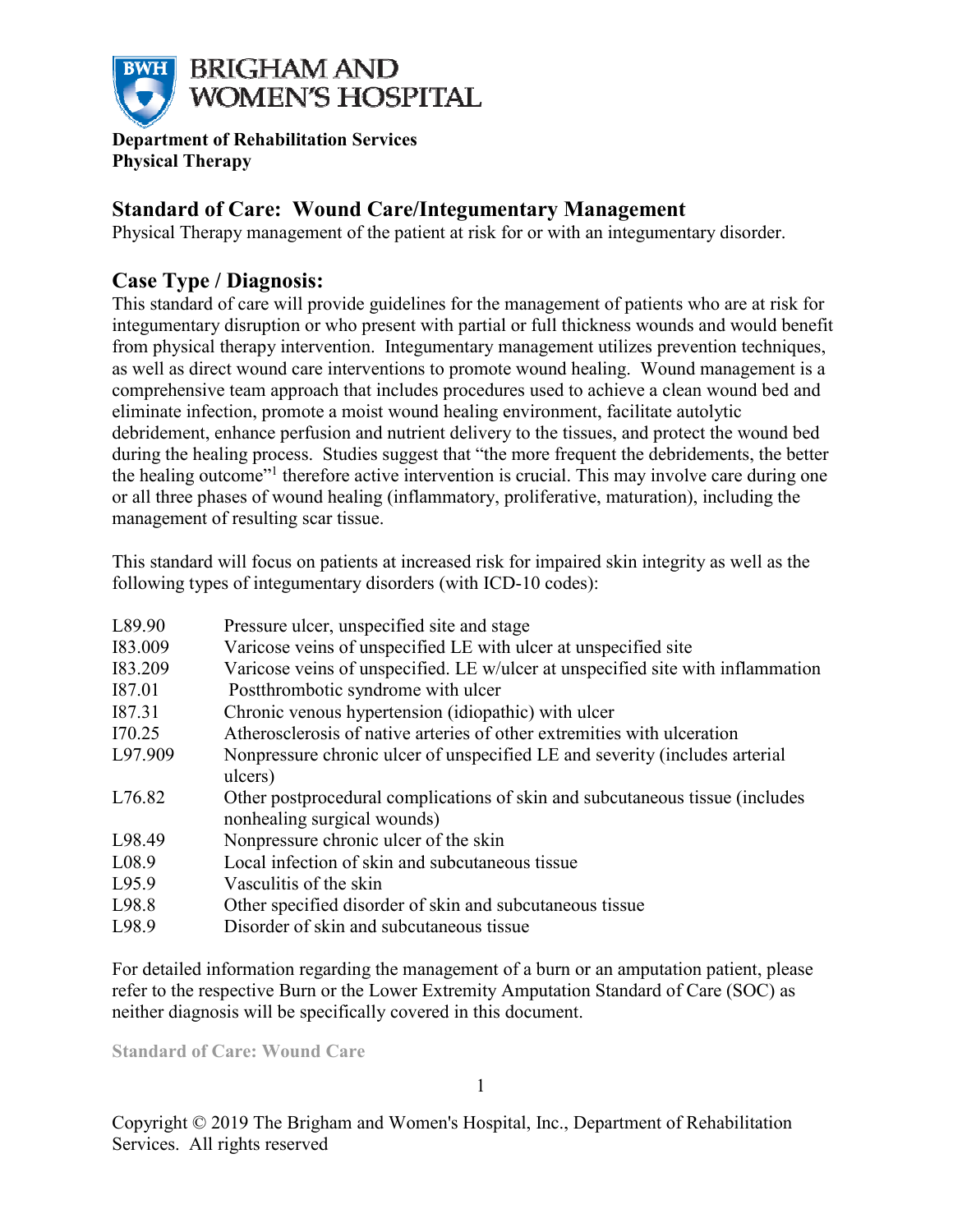## **Indications for Treatment:**

The specific practice pattern identified in this SOC is the complete Integumentary Practice Pattern.<sup>2</sup> This encompasses the primary prevention and risk reduction for integumentary disorders and impaired integumentary integrity associated with superficial, partial-thickness, and full-thickness skin involvement. The APTA's Section on Clinical Electrophysiology and Wound Management and Guide for Integumentary/Wound Management Content in Professional Physical Therapist Education<sup>3</sup> is an excellent and comprehensive resource that will certainly help both the novice and more experienced clinician cultivate his/her skills during this process. This document from the APTA provides an outline of the necessary contextual background to assist with fully understanding tissue healing and expected outcomes as well as determining and performing appropriate tests and measures, suitable interventions, and complete assessments for this patient population.

### **Contraindications / Precautions for Treatment:**

Depending on the etiology of the integumentary disorder, the specific contraindications and precautions may vary. Please refer to the specific orders in the computer/patient chart or discuss with the appropriate/consulting service (e.g. Plastic Surgery, Vascular Surgery) if questions arise regarding the details of an individual patient's care.

For patients with an elevated International Normalized Ratio (INR) of greater than or equal to 3.5, please consult the physician or nurse practitioner prior to initiating mobility.<sup>4</sup>

The following precautions and/or contraindications have been identified and discussed with the BWH medical staff and stand as the general precautions for the below noted patient situations. These guidelines should be maintained unless otherwise stated in the physician orders.

- *For split thickness skin graft (STSG) or full thickness skin grafts (FTSG)* that involve the lower extremity, a patient will remain on bedrest for 3-5 days. To prevent shearing or injury to the new graft, no range of motion of the affected limb is allowed until notified by a physician or nurse practitioner. The above information is applicable whether or not a graft crosses a joint. It is likely that a graft that does cross a joint will warrant further immobilization of the involved joint (i.e. with a knee immobilizer or resting foot splint) to prevent any ROM. Specific weight bearing precautions should be identified with the primary team prior to mobilization. Depending on the site of the graft or the wound, the patient may be non-weight bearing, partial weight bearing, heel weight bearing, forefoot weight bearing, or even weight bearing as tolerated.
- *For donor sites*, there are no activity, ROM or weight bearing restrictions, although some pain can limit tolerance for activity. Generally, the donor sites will be dressed with Xeroform™; the dressing remains in place until it falls off or is taken off by a physician. Occasionally VACS are used for larger donor sites

**Standard of Care: Wound Care**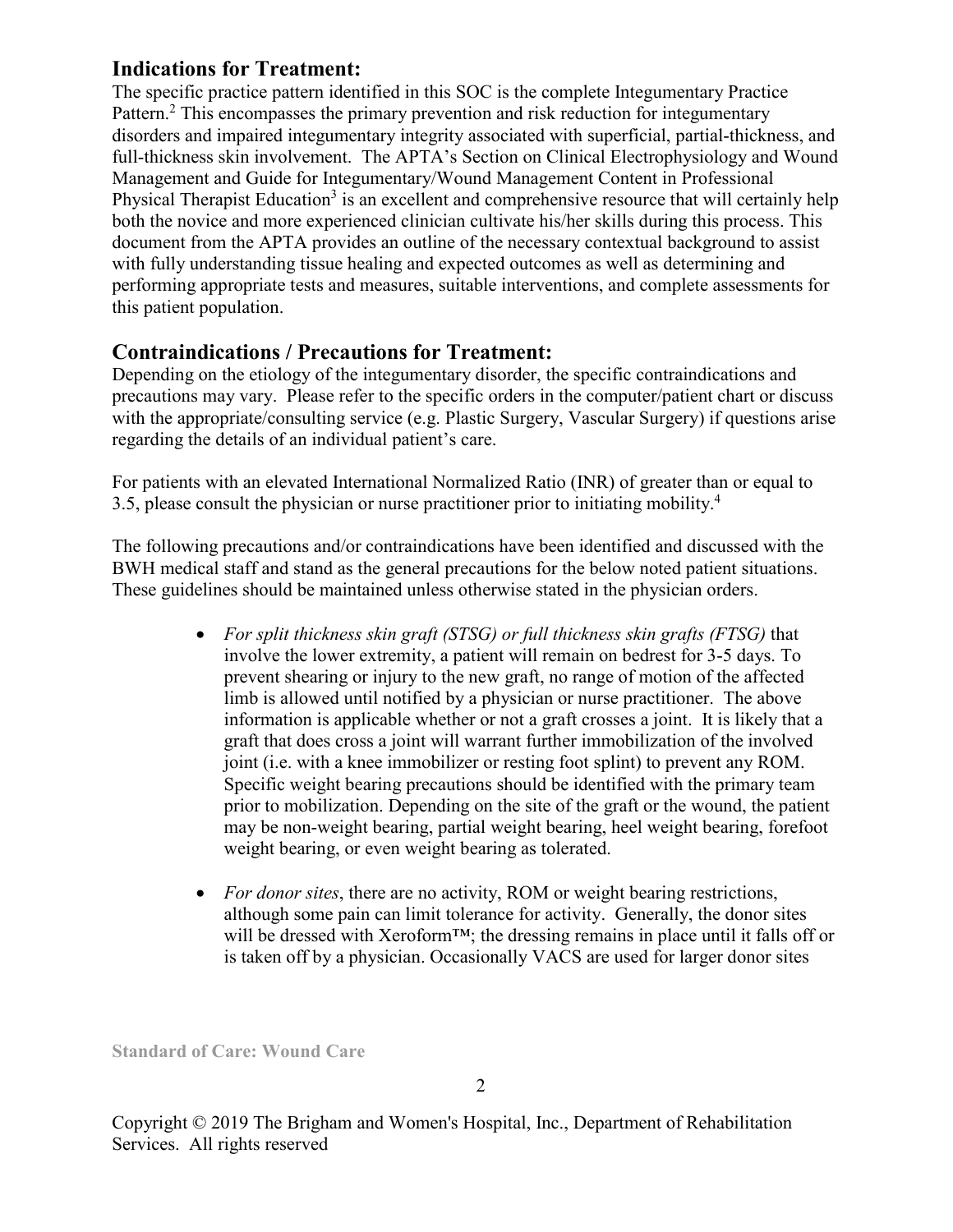• *Vacuum assisted closure (VAC*) therapy can be used over grafts and directly on wounds to promote healing. If over a graft, the same precautions as listed above are applicable unless otherwise specified by the surgical team. Check with a physician prior to initiating mobility and/or ROM as well as for specific weight bearing precautions (if any). If the VAC is used over a wound, then there should not be any additional activity precautions except for the identified weight bearing precautions. It is critical to ensure that the VAC remains on suction during mobility.

*Please note*: At this time, the current VAC system used at BWH automatically transitions to battery power when unplugged from the outlet.

In this acute care setting, it is important to note that guidelines may differ among surgeon/physician based on his/her preferred technique or preference. It is necessary to clarify and follow orders for a specific physician or patient.

Precautions with modalities: Please refer to the Pulsed Lavage Procedural Guidelines for contraindications/precautions with that particular modality as well and the Surgical Standard of Care for considerations with surgical incisions.

# **Evaluation:**

Chart Review

History of Present Illness (HPI) and Past Medical History (PMH)

- Reason for admission
- Onset and duration of symptoms including mechanisms of injury
- Previous or current medical and/or surgical treatments
- PMH with specific attention to a history of diabetes, peripheral vascular disease, coronary artery disease, congestive heart failure, spinal cord injury, malnutrition, and a history of smoking

Social History

- Prior functional level, use of assistive devices and/or adaptive equipment
- Home environment and current/potential barriers to returning home
- Family/caregiver support system
- Family, professional, social, and community roles
- Patient's goals and expectations of returning to previous life roles

Hospital Course

- New or ongoing medical intervention
- Pertinent lab values (e.g. White Blood Count (WBC), Hematocrit (Hct), INR, albumin, glucose $)^5$
- Diagnostic testing (e.g. X-ray or MRI for osteomyelitis, angiography for circulation, doppler ultrasound)
- Overall nutritional status $6,7$

**Standard of Care: Wound Care**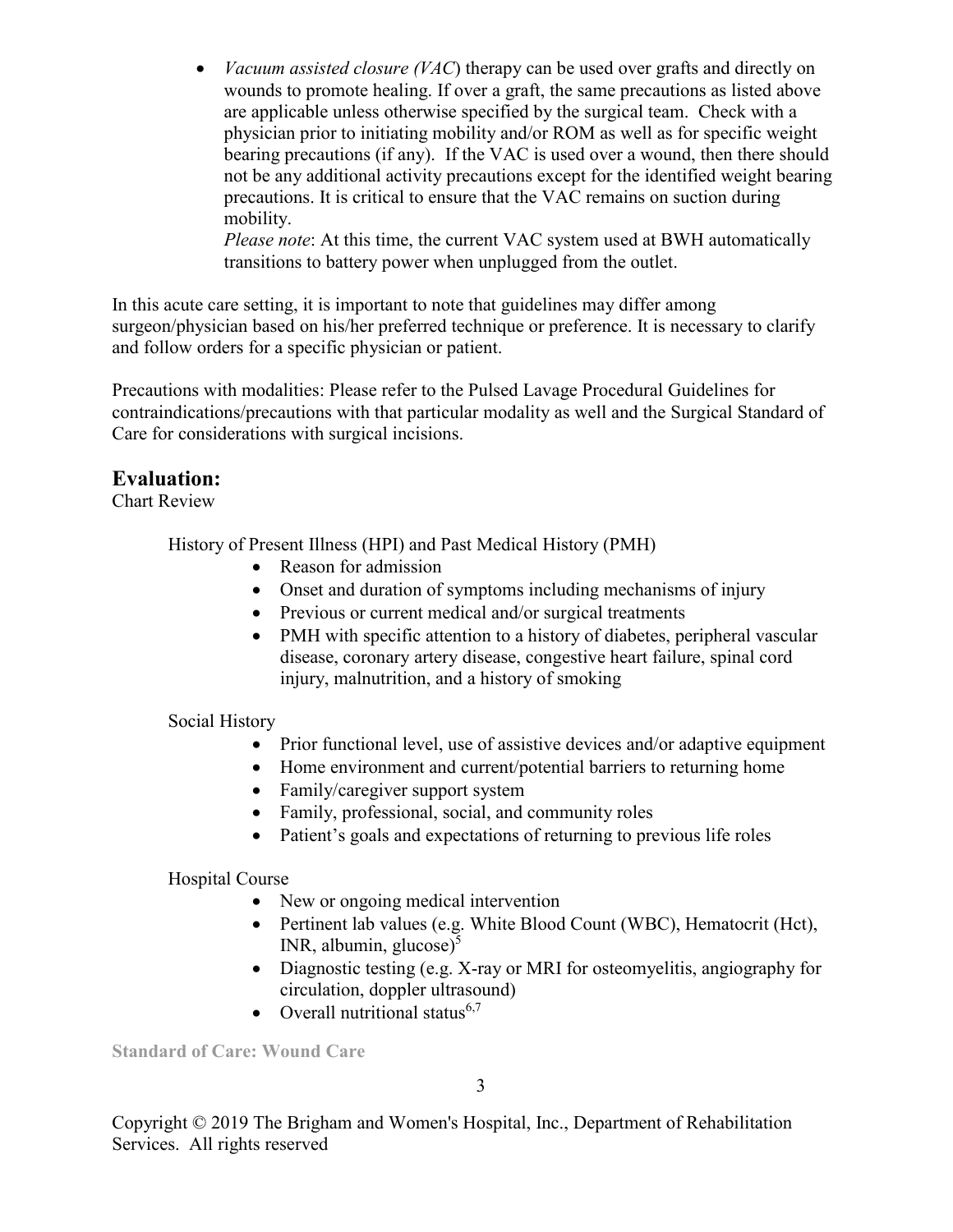• Other Consults: Plastics, Vascular, Ostomy Nurse, Nutrition

### Medications

Given that integument issues can arise in any patient determined to be at risk for skin breakdown or potential healing issues, patients may be treated with numerous pharmacological agents that may vary greatly among the individual patients. Common medications can include antibiotics for local or systemic infections, topical medications, narcotics for pain management, nutritional supports such as total parenteral nutrition (TPN), or possibly insulin for optimal diabetic management should diabetes exist as a comorbidity.

# **Examination**

.

This section is intended to capture the most commonly used assessment tools for this case type/diagnosis. It is not intended to be either inclusive or exclusive of assessment tools.

- **Anthropometric Characteristics** including edema (circumferential measurement versus pitting edema scale)
- **Vitals signs** Heart Rate, Blood Pressure, Respiratory Rate, Oxygen Saturation
- Circulation including capillary refill, Ankle-Brachial Index (ABI)<sup>7</sup>, superficial vascular responses. The ABI may be documented in the physician's admission note or in the patient's history but if not available in the chart this measurement may be done by a therapist.
- **Sensory integrity** including light touch, sharp/dull, deep pressure, vibration, temperature, presence of paresthesias or neuropathy. Semmes-Weinstein monofilament testing is especially useful in assessing a diabetic wound<sup>17</sup>.
- Skin integrity<sup>8</sup>- presence of skin breakdown and full wound assessment that includes location, size, shape, odor, drainage, presence of tunneling or undermining, exposed anatomical structures, presence of devitalized tissue or granulation tissue; should also include stage of the wound if a pressure sore or characteristics of the incision (if a surgical patient). Please refer to Appendix 1 "Wound Assessment Handout/Worksheet" in the Integument Resource Manual for further details.
- **Skin Characteristics** trophic changes such as thickened nail beds, calluses, shiny or dry skin, skin color, hair growth, texture, pliability, temperature, recent or old scarring from prior/healed ulcers, evidence of infection
- Pain<sup>9</sup>- location, type, intensity, use of visual analog scale (VAS), pain at rest, pain with dependent positioning
- **Range of Motion** including passive/active assisted and active range of motion (P/AA/AROM) as well as presence of contractures or deformities
- **Strength**
- **Neurological function** including abnormal tone
- **Postural alignment and bony prominences**
- **Gait**

**Standard of Care: Wound Care** 

4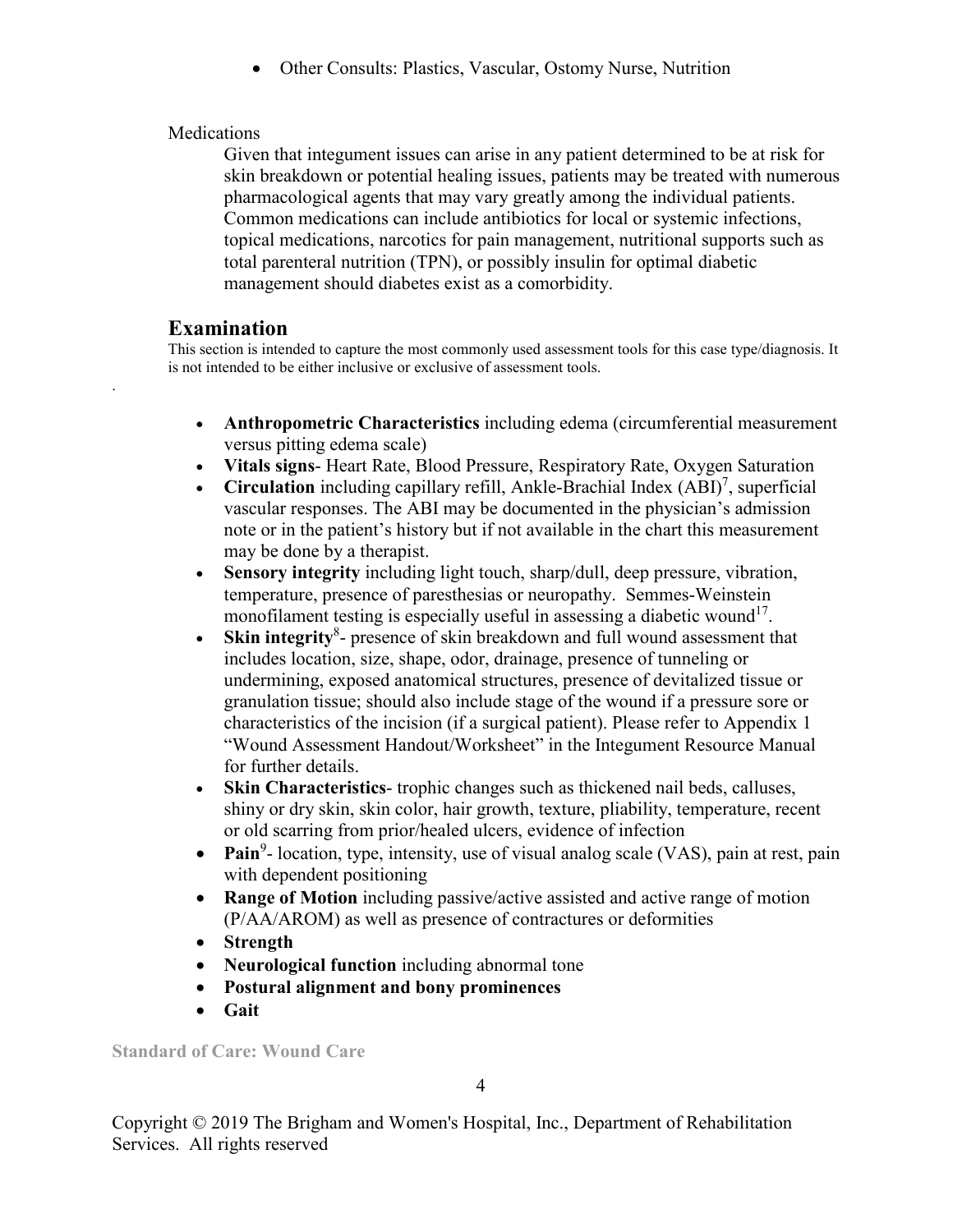- **Functional Mobility:** bed mobility, transfers, ambulation, stairs
- **Mental Status/Cognition:** level of consciousness/alertness, orientation, ability to follow commands, knowledge of pathology, safety awareness
- **Risk Assessment Scales:** Braden Scale<sup>10,11,12,13</sup>, Norton Scale<sup>12,13</sup> Please note: At BWH, the Braden Scale is usually completed by a nurse for all patients upon admission on the Nursing Assessment Form.

### **Assessment:**

The primary goal when addressing this population is to provide an individualized and integrated plan of care which minimizes risk for further integumentary disruption, promotes wound healing, and maximizes mobility, thus allowing patients to return to their highest level of functioning in home, work, and community environments. Secondary goals are to serve as a resource for both patient and family and to assist with the discharge and referral process.

Potential impairments include, but are not limited to:

- Impaired skin integrity
- Impaired sensation
- Impaired circulation
- Edema
- Impaired ROM
- Impaired strength
- Impaired balance
- Impaired motor function
- Impaired tone
- Impaired functional mobility including bed mobility, transfers, ambulation
- Impaired endurance and activity tolerance
- Impaired mental status (cognition, arousal, attention, memory, barriers to learning)
- Pain

The predicted outcome for this patient population is to maximize their skin integrity and ability to return to their previous life roles as well as the reduced risk of developing integumentary disorders. The ability to achieve this outcome is shared by a team and the steps taken may include the debridement of devitalized tissue, infection and inflammation control, nutrient delivery to the tissues as well as the body's overall nutritional status and the promotion of wound healing<sup>14</sup>. This will also involve using the appropriate physical therapy intervention, modality, assistive device, orthotic, and/or adaptive equipment, as each patient's individual needs dictate.

The rehabilitation prognosis may be modified by any of the following factors:

- Nature and extent of pathology
- Ongoing and/or active medical treatment or surgical intervention
- Presence of comorbidities or secondary impairments
- Overall health and nutritional status

**Standard of Care: Wound Care**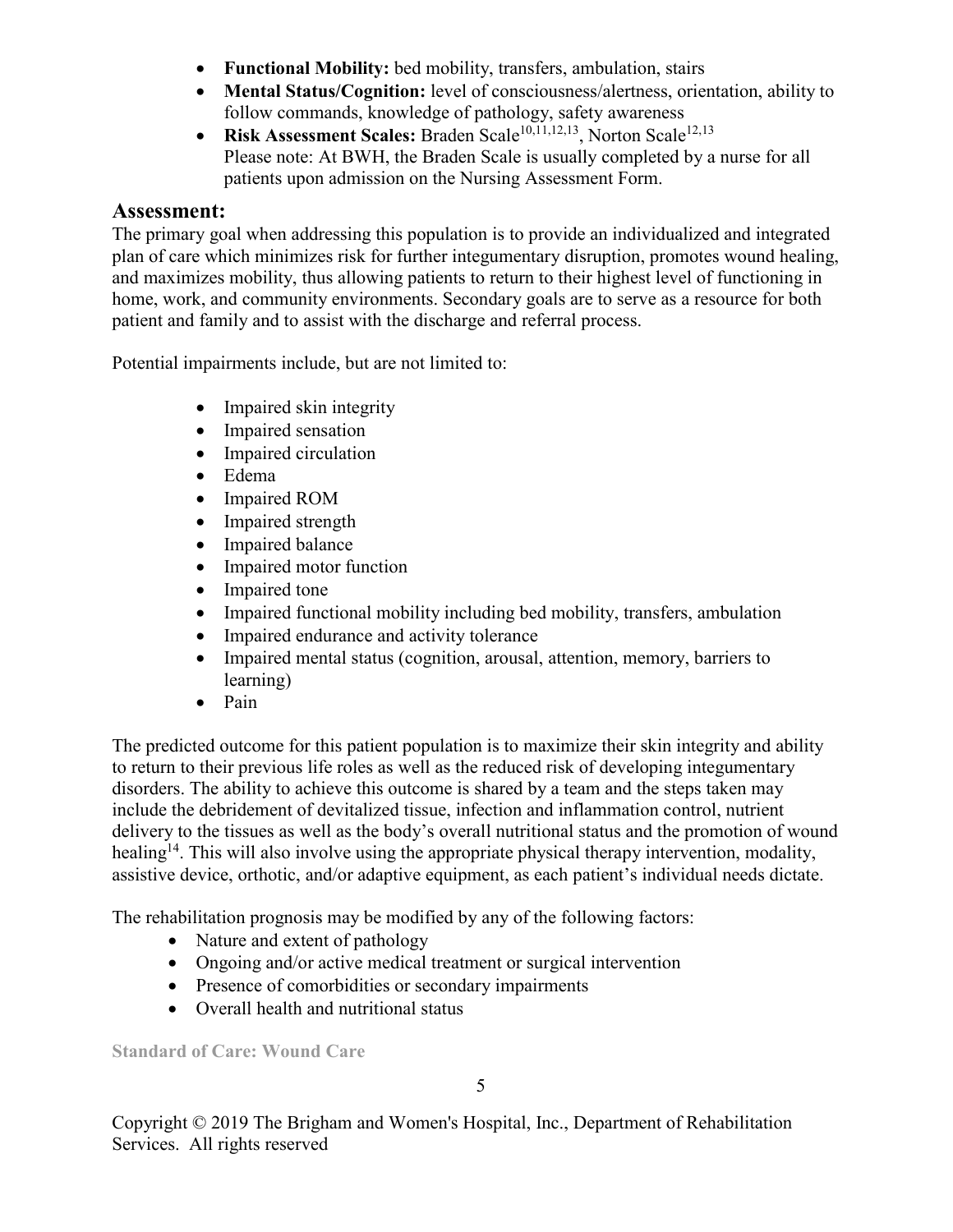- Barriers to returning to previous living environment
- Patient compliance or adherence to the intervention program
- Patient's coping mechanisms to altered functional status, anticipated disease process, cosmetic/body image issues, and pain issues
- Teaching and learning considerations
- Patient's own goals

Goals should be measurable and individualized for each patient, taking into consideration the patient's status and their own goals. Timeframes will vary based on the extent of the integumentary disruption and the patient's current status and functional level. Suggested goals may include:

- Reduce the risk/prevent skin breakdown
- Reduce necrotic tissue in the wound bed (i.e. debridement)
- Promote wound granulation
- Reduce edema in the extremities
- Promote good circulation
- Promote sensory awareness and good skin care habits
- Maximize ROM of upper and lower extremities
- Maximize strength
- Maximize independence with functional mobility
- Maximize patient knowledge, participation, and compliance with the prescribed program

## **Treatment Planning / Interventions**

### **Interventions most commonly used for this case type/diagnosis.**

This section is intended to capture the most commonly used interventions for this case type/diagnosis. It is not intended to be either inclusive or exclusive of appropriate interventions.

Prevention of integument issues is in itself as much of an active intervention as the below noted hands-on techniques. Identifying those patients at risk based on past or current medical history and educating them on the principles of good skin care is paramount in the primary prevention of developing a wound that will ultimately require medical attention.

Once a disruption in skin integrity occurs, no matter the etiology, successful healing is largely based on the ability to relieve pressure from the affected area, ensure and/or restore adequate arterial blood flow to the area, and treat infection of the soft tissue via debridement and/or antibiotics<sup>15</sup>.

### **Physical Therapy intervention is focused on the following:**

- Improve/Prevent Alteration in Skin Integrity
	- o Positioning to prevent excessive/prolonged pressure
	- o Mobility techniques to minimize shearing and friction on the skin

**Standard of Care: Wound Care** 

6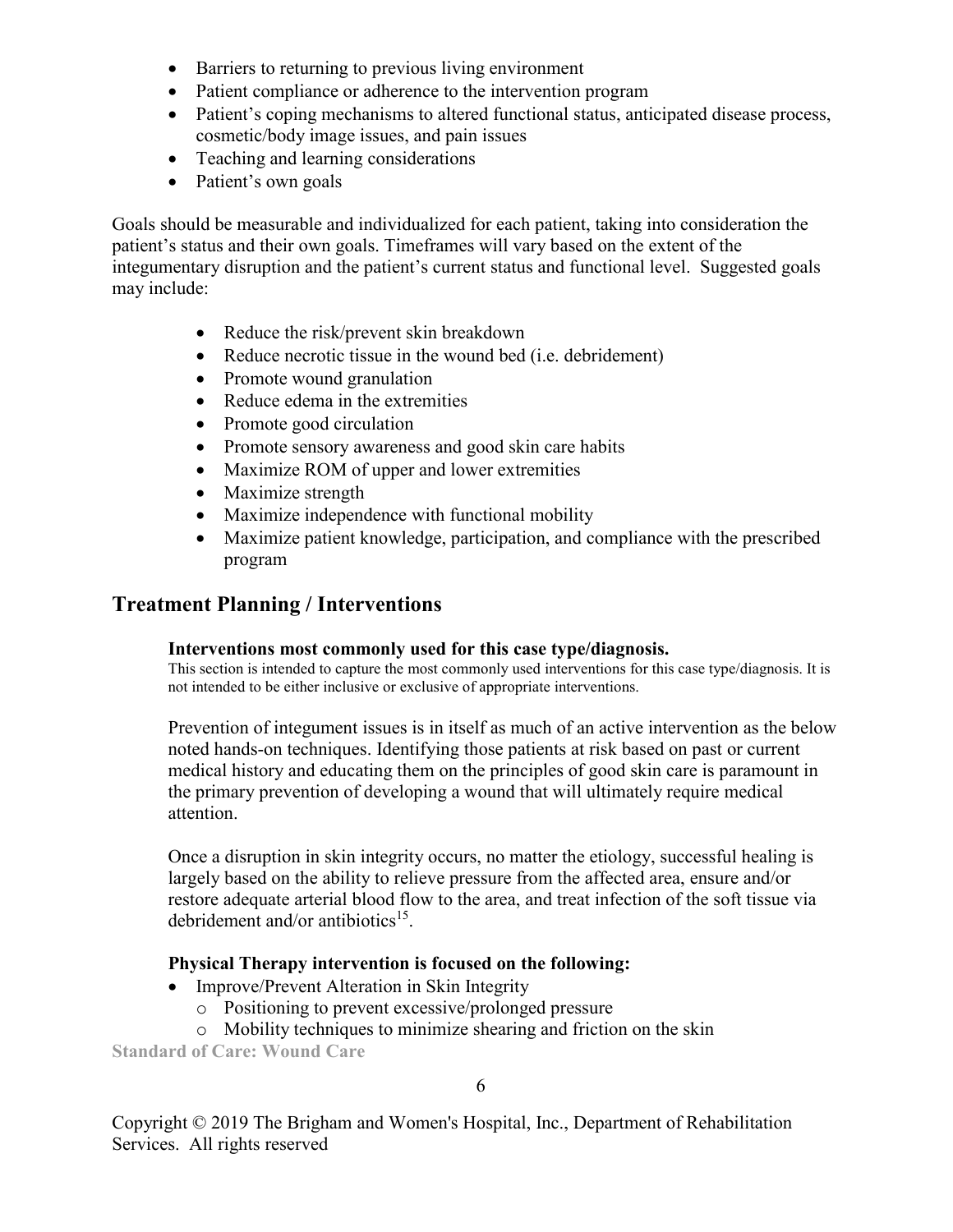- o Provide recommendations for use of air mattresses, seating cushions, and resting splints to relieve pressure. For example, Rolyan<sup>™</sup> foot drop splints can be obtained directly in the PT department.
- o Prescription of splints/orthotics for appropriate weightbearing and pressure relief/off-loading of an involved limb. Although BWH readily stocks post-op shoes for both heel and forefoot weight bearing, the key to reducing repetitive trauma and pressure on an existing wound to allow healing is use of total contact casting  $(TCC)^{16}$ . In some cases, the use of a reinforced walking boot rendered irremovable or use of a posterior walking splint can be used instead of a full cast <sup>16</sup>. All 3 of these devices do need to be applied by a trained and knowledgeable clinician (i.e. PT, ortho tech, physician, nurse practitioner). To date, the gold standard for sustainable off-loading and treatment of diabetic neuropathic foot ulcers is total contact casting<sup>15,17,18</sup>. However, appropriate consideration needs to be given in the acute care environment prior to use of TCC given the nature of acute wounds, prevalence of infection and potential for increased edema. The wound may need to be more accessible than total contact casting allows for frequent assessment and/or treatment.

Please refer to Appendix 2 "Splints available for use on Inpatients" and Appendix 3 "Algorithm in lower extremity splinting in patients with potential for active skin issues" to assist in the decision-making process when choosing an appropriate device. The main issues to consider when choosing a splint include level of functional mobility and the need for protection, pressure relief, and joint/limb immobility.

- Edema Management
	- o Exercise/AROM/PROM
	- o Positioning/elevation (especially for venous stasis ulcers)
	- o Compressive bandaging (i.e. TEDS, ace wrap)- for venous stasis ulcers<sup>16,19</sup>
- Therapeutic Exercise
	- o Exercise program to include supine, sitting, standing P/AA/AROM for bilateral upper and lower extremities, as appropriate
	- o Progress intensity, frequency, and duration
- Endurance Training
	- o Increase out of bed tolerance
	- o Progress time, distance, frequency of ambulation
	- o Recommend appropriate activity schedule to patient, other healthcare providers, and family members
- Gait Training
	- o Pre-gait activities
	- o Gait training for patients with weight-bearing restrictions
	- o Gait training for patients with gait abnormalities

**Standard of Care: Wound Care** 

7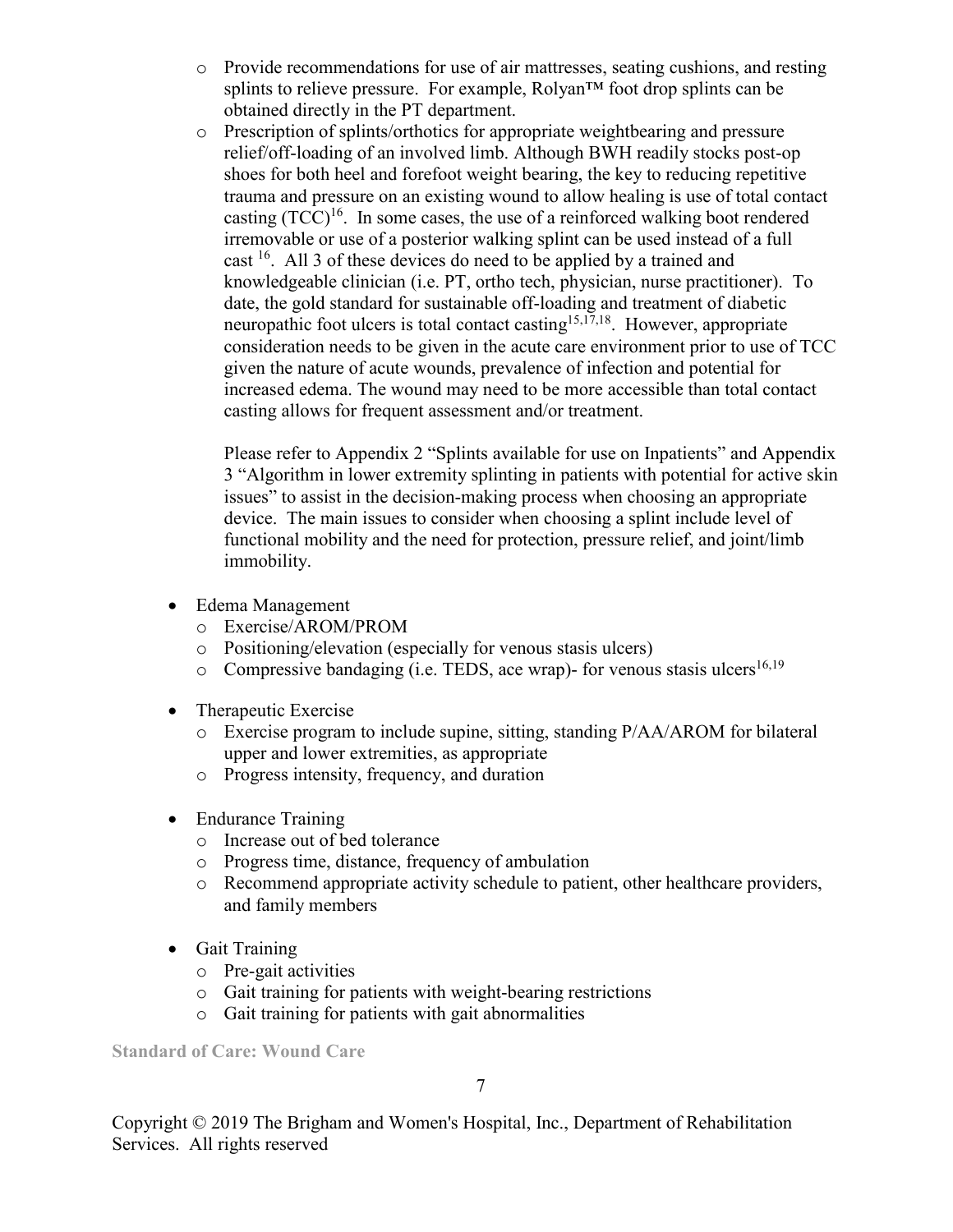- o Assistive device prescription, as appropriate
- Functional Mobility Training
	- o Bed mobility: rolling side-to-side, supine-to-sit, sit-to-supine
	- o Transfers: bed to chair, wheelchair, commode
	- o Ambulation
	- o Stair training
- Pain Management<sup>9</sup>
	- o ROM
	- o Positioning
	- o Relaxation
	- o Pain medications as prescribed by physician
- Modalities- for mechanical debridement and direct woundcare<sup>13,16,20,21,22,23</sup>
	- o Currently pulsed lavage is the only modality the BWH physical therapists use on a regular basis. This procedure has been shown to increase healing rates of pressure ulcers using measurements of length, width, depth and volume.<sup>24</sup> Please refer to the Rehabilitation Department's procedure for full details on performing pulsed lavage on inpatients. This modality replaces its hydrotherapy predecessor, the whirlpool, as it has shown itself to be a more beneficial, efficient, and costeffective form of hydrotherapy intervention in the acute care setting<sup>22</sup>. Other modalities that have been used are whirlpool, ultrasound (used for the reduction of inflammation and the promotion of the proliferative phase of healing including scar management), electrical stimulation/Iontophoresis and hyperbaric oxygen. Although ultrasound<sup>7,20,23</sup> and electrical stimulation<sup>7</sup>,<sup>20,21</sup> may have demonstrated some laboratory results, further clinical evidence and well-controlled studies specifically addressing efficacy in the acute care population may be needed for selected use of these modalities. It is possible that these modalities may be more beneficial in the later stages of healing and thus not often selected at BWH given our primary goals of eliminating infection and promoting a clean wound bed via debridement. VAC is widely used at BWH as a reliable form of adjuvant therapy but is under the direct responsibility of the physicians. Hyperbaric oxygen may also be effective for the healing of certain wounds but overall is a very costly modality and not widely used given the lack of availability or accessibility to the hyperbaric chamber.<sup>20</sup>

There are wound management interventions that our physical therapy department is not directly involved in but are performed in the acute care setting by other team members (i.e. physicians and nurses). These include appropriate dressings, autolytic debridement, sharps or surgical debridement, and use of the VAC. Other than iontophoresis, any other type of medicated wound care is done by a nurse or a physician. For specific wound care products and dressings used at BWH for pressure sores please refer to the Nursing Care Practice Manual.<sup>25</sup> For a more general guide to topical antiseptics, antifungals, and antibiotics as well as a reference guide to wound

**Standard of Care: Wound Care**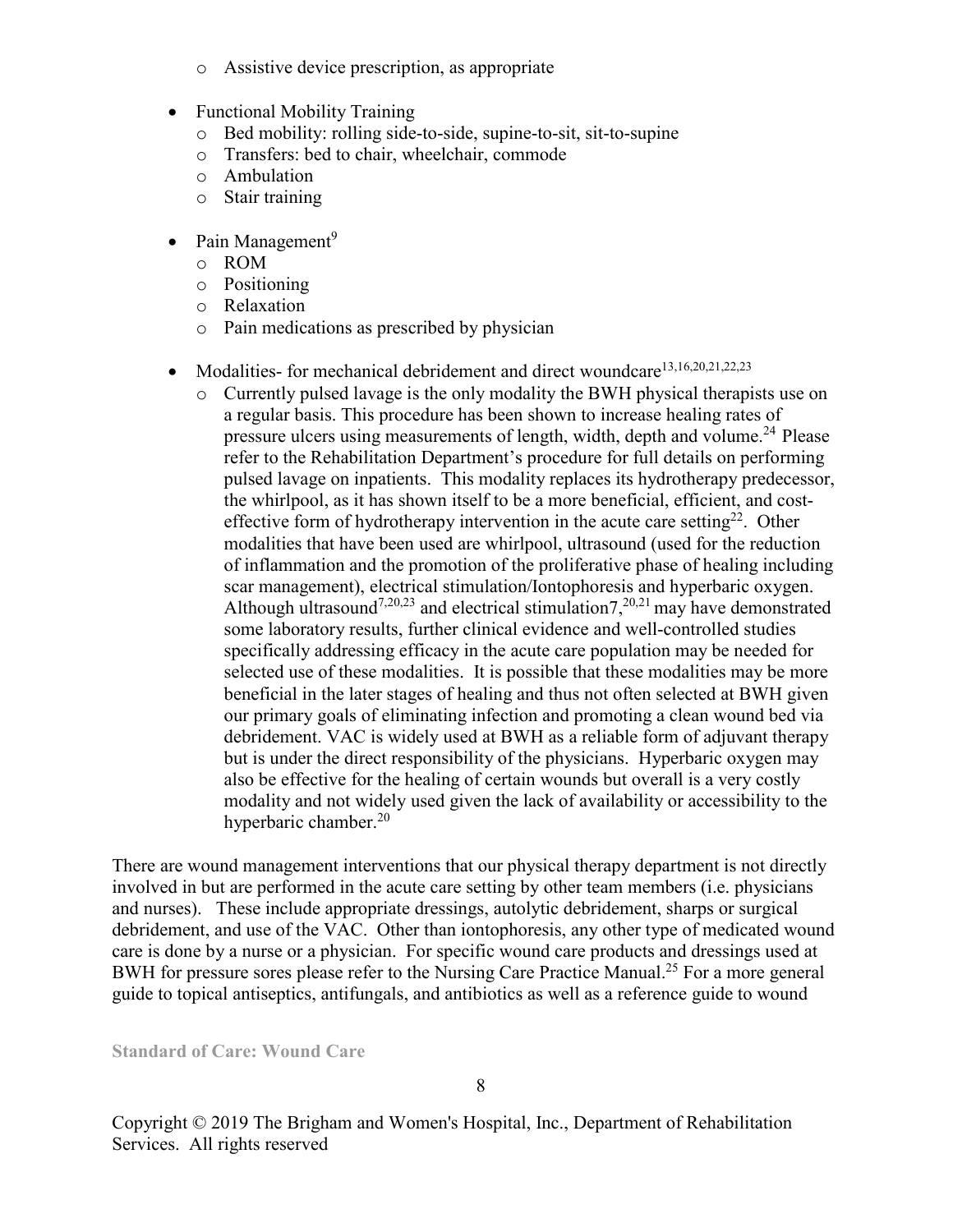care product categories please refer to Appendix A and B in Sussman and Bates-Jensen's book entitled *Wound Care*. 7

Patient / Family Education

- Instruct patient/family/caregiver in following:
	- o Pressure relief and appropriate positioning
	- o Appropriate skin care and frequent skin checks
	- o Smoking cessation
	- o Independent therapeutic exercise, ROM, and endurance programs
	- o Safe mobility techniques (including precautions), activity progression, encouraging maximal independence
- Discuss realistic expectations regarding wound healing, functional level, appropriate level of assist required by patient, anticipated rehabilitation progression
- Provide emotional support to patient and family as needed
- Consider a patient's learning style for most effective communication and instruction

### Frequency & Duration

Patients will have follow-up physical therapy treatments based on individual need. The frequency of treatment for each patient will be determined by the acuity of his/her impairments, functional limitations and the intervention chosen. Please refer to the *BWH Guidelines for Frequency of Physical Therapy Patient Care in the Acute Care Hospital Setting<sup>4</sup>* as well as the Pulsed Lavage Procedural Guidelines for further direction, taking into consideration that frequency and duration will be dependent upon the chosen intervention and goal(s) of intervention.

A patient may benefit from intervention from the following services or clinician:

- Occupational Therapy
- Nutritionist
- Ostomy Nurse
- Care Coordination
- Social Work

## **Re-evaluation**

Re-evaluations are to be performed under the following circumstances: all physical therapy goals are met, a significant change in medical status occurs, the patient is discharged from services or the facility, and/or the patient fails to respond to physical therapy intervention. A re-evaluation should be performed at least once every ten days. Ongoing wound assessment will determine the necessity of pulsed lavage intervention but please refer to the Pulsed Lavage Procedural Guideline for tips on when the discontinuation of the above modality may be warranted.

**Standard of Care: Wound Care**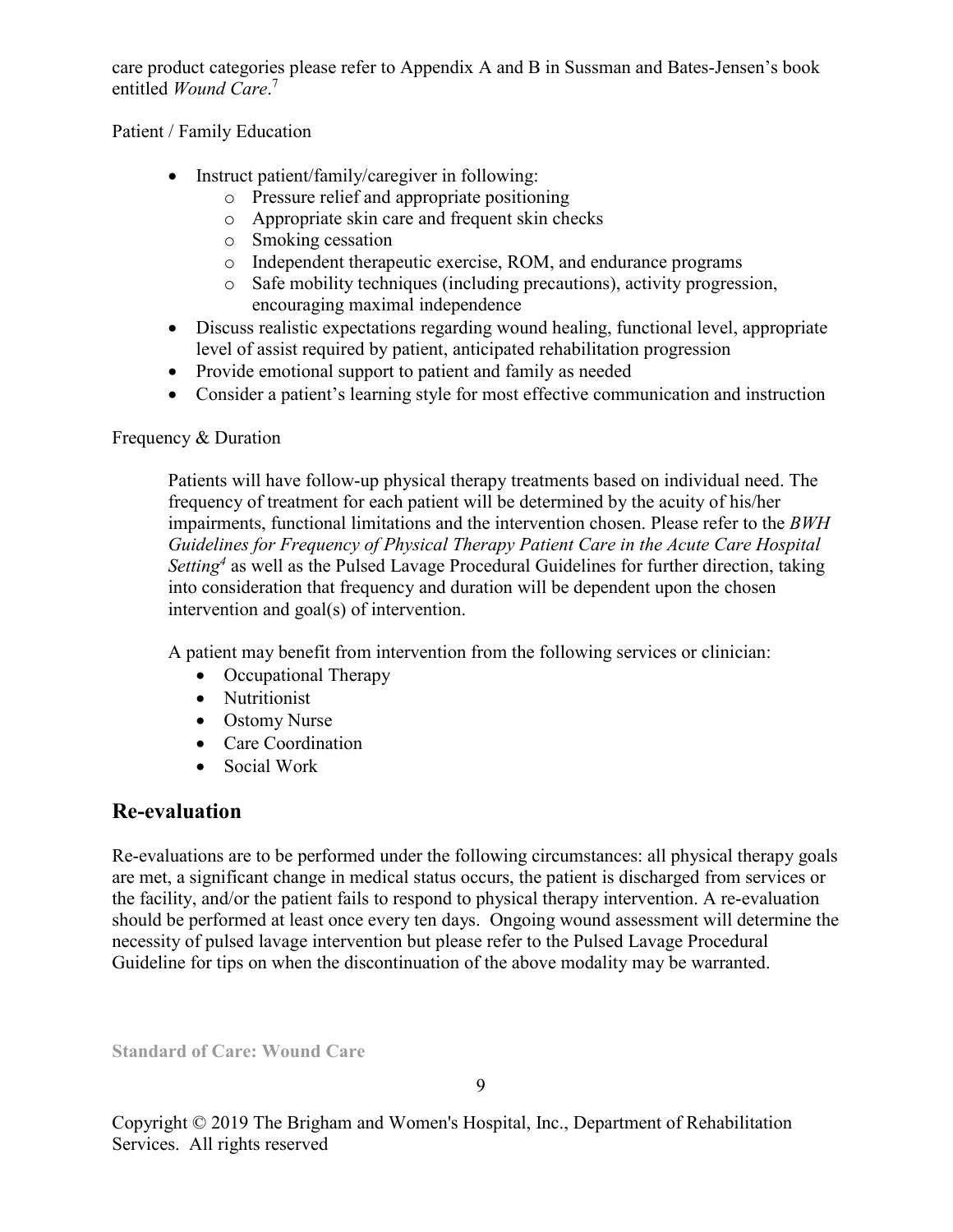# **Discharge Planning**

Discharge planning occurs on an individual basis, depending on the patient's medical, physical, and social needs. Discharge planning is a coordinated effort that occurs with the physician, nurse practitioner, nursing staff, care coordinator, physical and occupational therapists, and the patient and his/her family.

If the patient continues to have significant impairments and functional limitations and/or ongoing medical or wound care needs at the time of discharge from the acute care facility, the patient may be discharged to an extended care facility (i.e. an acute or sub-acute rehabilitation facility or skilled nursing facility). The patient will continue to progress towards the physical therapy goals at this inpatient facility, as appropriate.

If the patient has met all inpatient physical therapy goals and the wound care needs can be managed in a home setting, the patient may then be discharged home with or without services. Consider the following resources for continued wound care management, therapy and/or services:

- Visiting Nurse Association (VNA) to include home nursing and home PT
- Outpatient PT

# **Documentation**

When assessing a wound, areas to assess are (See appendix 1 for details on language):

- Shape
- Size (length, width, depth in centimeters)
- Depth as in what tissues are included (e.g. skin, subcutaneous fat, muscle, fascia, bone)
- Edges
- Presence of undermining
- Type of necrotic tissue
- Type/amount of exudate
- Condition of surrounding skin
- Peripheral tissue edema
- Extent of granulation tissue
- Extent of epithelialization
- Photograph of wound at initial intervention and at reassessment

## **Documentation in Epic (images obtained from BWH/EPIC documentation program):**

In addition to typical Physical Therapy documentation of ROM/Strength, functional mobility, balance, an assessment of a patient's wound may be a component of our documentation in EPIC. If there is already a section for a particular wound in the EPIC flowsheet that should be used. If not, you will have to add a distinct section for each wound you assess.

**Standard of Care: Wound Care**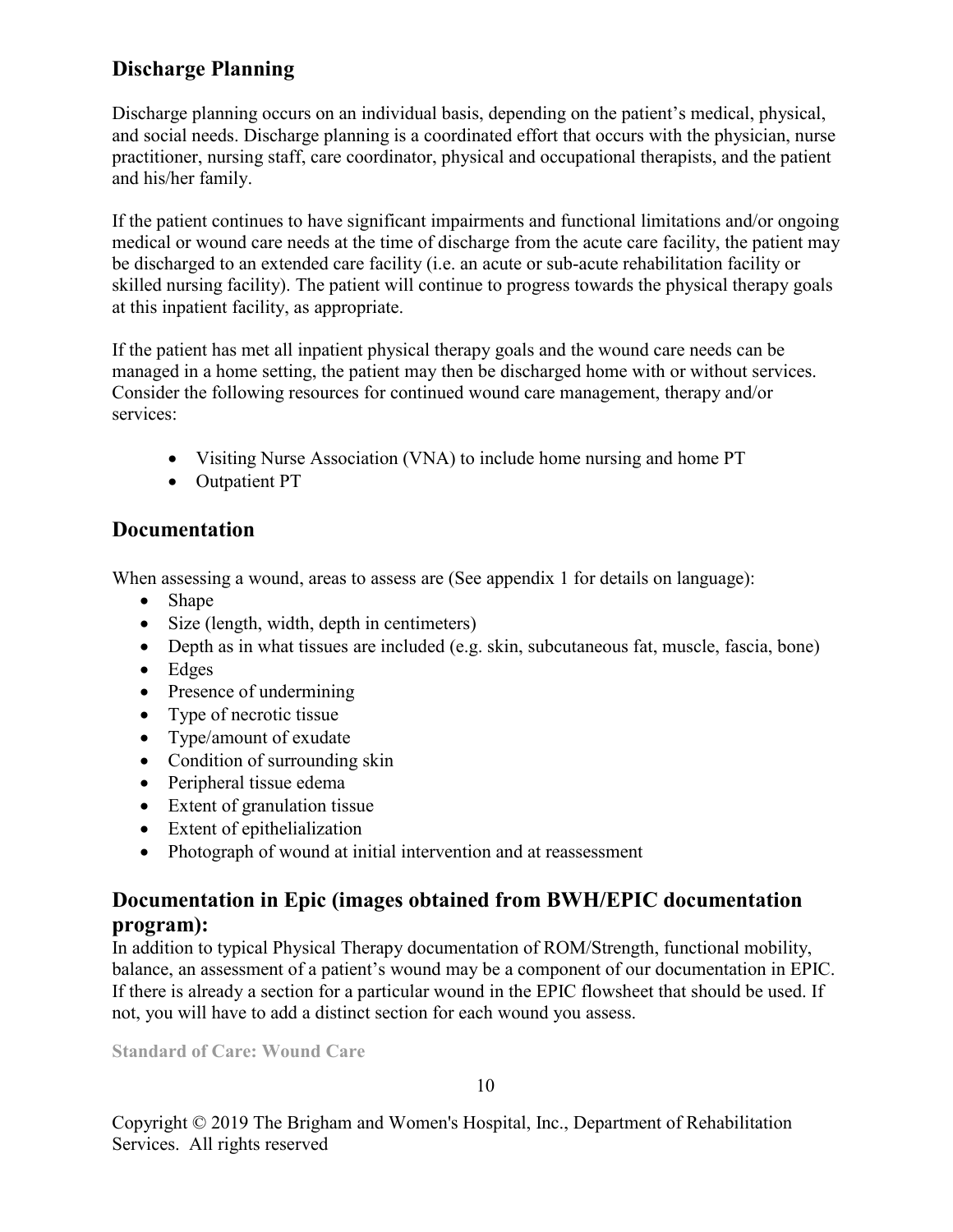A. To add a new section for a particular wound, click on the integument section in the flowsheet and click on the "Cascade for "Type of LDA". You will need a distinct section for each wound you are addressing, even if there are multiple wounds in the same region.

|                                                       |                                                     | 1200 | 1204 | 1491 | 1004 |
|-------------------------------------------------------|-----------------------------------------------------|------|------|------|------|
| Musculoskeletal                                       | Integumentary                                       |      |      |      |      |
| Strength/ROM                                          | $\overline{\blacksquare}$<br><b>Skin Color</b>      |      |      |      |      |
| <b>RUE</b>                                            | Skin Temperature/Condition                          |      |      |      |      |
|                                                       | । Skin Conditions                                   |      |      |      |      |
| $\overline{\blacksquare}$<br>LUE.                     | Will Skin Integrity                                 |      |      |      |      |
| $\overline{\square}$<br>Spine                         | <b>Wounds, Incisions, NPWT</b>                      |      |      |      |      |
| <b>RLE</b>                                            | ø<br><b>国</b> Type of LDA                           |      |      |      |      |
| <b>LLE</b>                                            | <b>L</b> e Additional Assessments<br>ø              |      |      |      |      |
|                                                       | <b>Burn Vancouver Assessment</b>                    |      |      |      |      |
| Integumentary                                         | Ø<br>Scar Pliability                                |      |      |      |      |
| Integumenta                                           | $\overline{\blacksquare}$<br>Scar Height            |      |      |      |      |
| <b>Wounds</b>                                         | ø<br><b>Scar Vascularity</b>                        |      |      |      |      |
| Cardio/Pulmona                                        | <b>Scar Pigmentation</b><br>$\overline{\mathbf{z}}$ |      |      |      |      |
|                                                       | Vancouver Assessment Score                          |      |      |      |      |
| <b>Vitals</b>                                         | $\overline{\mathbf{z}}$<br><b>Ventilation</b>       |      |      |      |      |
| $\overline{\mathbf{z}}$<br><b>Functional Mobility</b> | <b>Ventilation Status</b>                           |      |      |      |      |

B. You will then choose the type of wound and add it to the flow sheet



**Standard of Care: Wound Care** 

11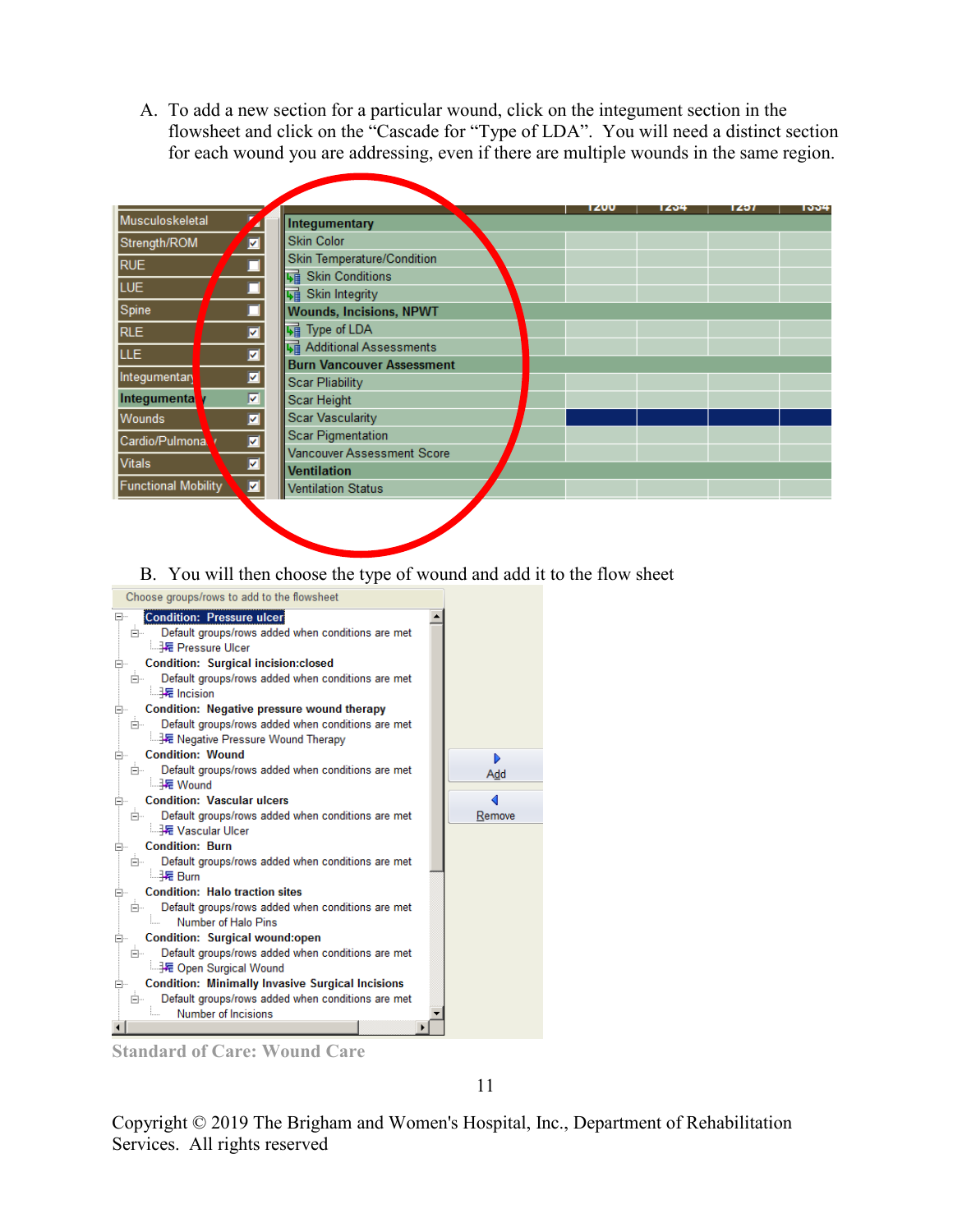C. In the next window that pops up, fill in pertinent information and press the ACCEPT button

| ** New **                                         |    |                  |                    |                   |                           |                                  |   |
|---------------------------------------------------|----|------------------|--------------------|-------------------|---------------------------|----------------------------------|---|
| $\left  \cdot \right $                            |    |                  |                    |                   |                           |                                  | × |
| <b>Define Properties</b><br><b>Pressure Ulcer</b> |    |                  |                    |                   |                           |                                  |   |
|                                                   |    |                  |                    |                   | Show: Row Info            | All Choices                      |   |
| Date First Assessed                               | D  |                  | 闻                  |                   |                           |                                  |   |
| <b>Time First Assessed</b>                        | Di |                  | $\overline{\circ}$ |                   |                           |                                  |   |
| Is this a device<br>related pressure<br>ulcer?    | D  | Yes<br>No        |                    |                   |                           |                                  |   |
| Device type                                       | B  |                  |                    |                   |                           |                                  |   |
|                                                   |    | Catheter: condom |                    | Catheter: Urinary |                           | $\circledast$<br>Cervical collar |   |
| Location Orientation                              | D  | Left<br>Right    | Anterior           | <b>Posterior</b>  | <b>Distal</b><br>Proximal | Lateral $\otimes$                |   |
| Location                                          | D  |                  |                    |                   |                           |                                  |   |
| Value<br>Comment                                  |    | <b>Time Recd</b> | <b>User Taken</b>  |                   | <b>User Recd</b>          | Show<br>Audit                    |   |
|                                                   |    |                  |                    |                   | Add New                   | Edit                             |   |
|                                                   |    | Next             |                    | Accept & Stay     | Accept                    | Close                            |   |

**Standard of Care: Wound Care**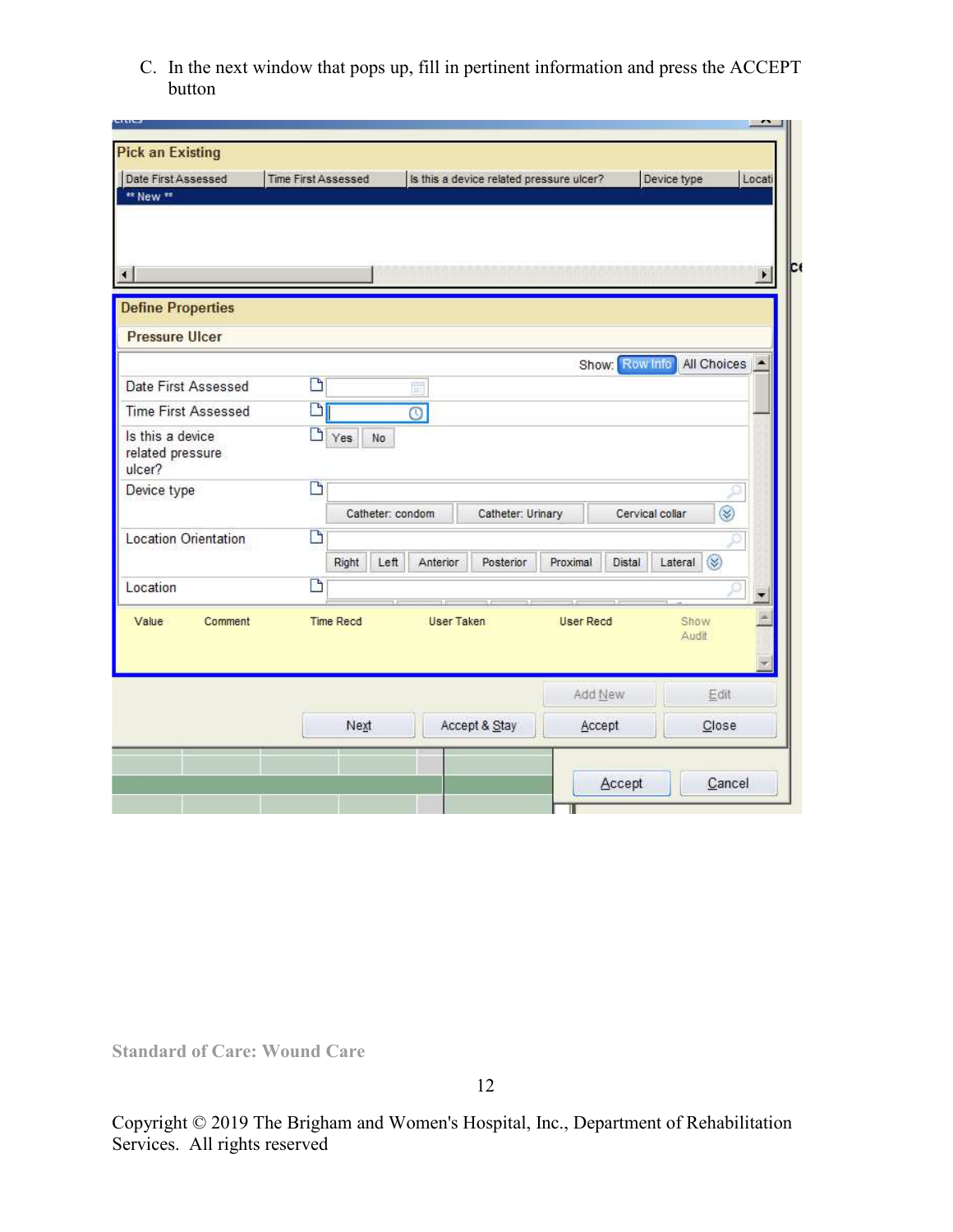### D. The section will then be added to the flowsheet

|                         |                            |                 |                          | Eain Juan Zawe wan Fnu espeak   wan An Bratten   Fostulan   usil num ordhi |      | Ωù.                            |
|-------------------------|----------------------------|-----------------|--------------------------|----------------------------------------------------------------------------|------|--------------------------------|
|                         | PT Adult Examination       |                 |                          | Standardized Tests Assessment                                              |      |                                |
| agi                     | Cosign Report              |                 |                          | [1] Jump to where lieft off Mode: Accordion Expanded View All              |      |                                |
| W                       | Pain                       | VI <sup>_</sup> |                          |                                                                            |      |                                |
|                         | Neuromuscular              | ☑               |                          |                                                                            |      |                                |
|                         | Musculoskeletal            | ☑               |                          |                                                                            | 0715 | 0840                           |
|                         |                            |                 |                          | Integumentary<br><b>Skin Color</b>                                         |      |                                |
|                         | Strength/ROM               | Ø               |                          | Skin Temperature/Condition                                                 |      |                                |
|                         | <b>RUE</b>                 | ☑               |                          | <b>WE</b> Skin Conditions                                                  |      |                                |
|                         | LUE                        | ☑               |                          | <b>WE</b> Skin Integrity                                                   |      |                                |
|                         | Spine                      | 図               |                          | <b>Wounds, Incisions, NPWT</b>                                             |      |                                |
|                         | <b>RLE</b>                 | ☑               |                          | <b>Will Type of LDA</b>                                                    |      |                                |
|                         | LLE                        | ⊠               |                          | Additional Assessments                                                     |      |                                |
|                         |                            | ⊠               |                          | Vascular Ulcer Arterial/ischemic Left;Anterior Ankle                       |      |                                |
|                         | Integumentary              |                 |                          | Vascular Ulcer Properties                                                  |      | <b>Date First Assessed/Tim</b> |
|                         | Integumentary              | 00 区            |                          | <b>Dressing Status</b>                                                     |      |                                |
| 21.                     | Wounds                     | ⊠               |                          | <b>Dressing Change</b>                                                     |      |                                |
|                         | Cardio/Pulmonary           | 図               |                          | Dressing Type<br><b>Wound Bed Assessment</b>                               |      |                                |
| ару                     | Vitals                     | ø               |                          | <b>Periwound Assessment</b>                                                |      |                                |
|                         | <b>Functional Mobility</b> | Ø               |                          | Drainage Amount                                                            |      |                                |
|                         | <b>Balance</b>             | ⊠               |                          | <b>Drainage Description</b>                                                |      |                                |
|                         | Gait                       | ø               |                          | Cleansing                                                                  |      |                                |
|                         |                            |                 |                          | <b>Skin Barrier</b>                                                        |      |                                |
|                         | <b>Vestibular Ocular</b>   | ◪               |                          | <b>Treatments</b>                                                          |      |                                |
|                         | Recommendations            | ☑               |                          | <b>Packing Description</b>                                                 |      |                                |
|                         | <b>Evaluation Charges</b>  | Ø               |                          | Packing Amount                                                             |      |                                |
|                         | Therapeutic Proced         | 図               |                          | State of Healing                                                           |      |                                |
|                         | <b>Constant Attendance</b> | 図               |                          | Red granulation tissue %<br>Yellow fibrinous tissue/slough %               |      |                                |
|                         | <b>Supervised Modality</b> | 図               |                          | <b>Black Eschar Tissue %</b>                                               |      |                                |
|                         | <b>Test and Measures</b>   | ◪               |                          | Shape                                                                      |      |                                |
|                         |                            |                 |                          | Wound Length (cm)                                                          |      |                                |
|                         | Orthotic/Prosthetic        | 図               |                          | Wound Width (cm)                                                           |      |                                |
|                         | <b>Cast Application</b>    | ⊠               |                          | Depth (cm)                                                                 |      |                                |
|                         | Active Wound Care          | ⊠               |                          | Margins                                                                    |      |                                |
|                         | <b>Other Procedures</b>    | 図               |                          | Tunneling (cm)                                                             |      |                                |
|                         | Non Billable Equipm        |                 |                          | Undermining (cm)                                                           |      |                                |
|                         | <b>G Codes PT</b>          | ⊠               |                          | <b>Burn Vancouver Assessment</b><br><b>Scar Pliability</b>                 |      |                                |
|                         | <b>Medicare Dates</b>      | Ø               |                          | Scar Height                                                                |      |                                |
|                         |                            |                 |                          | Scar Vascularity                                                           |      |                                |
|                         | <b>Time Calculation</b>    | ⊠               |                          | <b>Scar Pigmentation</b>                                                   |      |                                |
|                         | MDS Projected Min          | 図               |                          | <b>Vancouver Assessment Score</b>                                          |      |                                |
|                         | <b>MDS Actual Minutes</b>  | ⊠               | $\overline{\phantom{a}}$ | <b>Ventilation</b>                                                         |      |                                |
| Þ                       | Check All   Uncheck All    |                 |                          | $\blacktriangleleft$                                                       |      |                                |
|                         | <b>IERAPIST S.</b><br>早命   |                 |                          | My Incomplete Notes                                                        |      |                                |
| $\overline{\mathbf{p}}$ | 8<br>Æ                     |                 |                          | Epic                                                                       |      |                                |

**Standard of Care: Wound Care**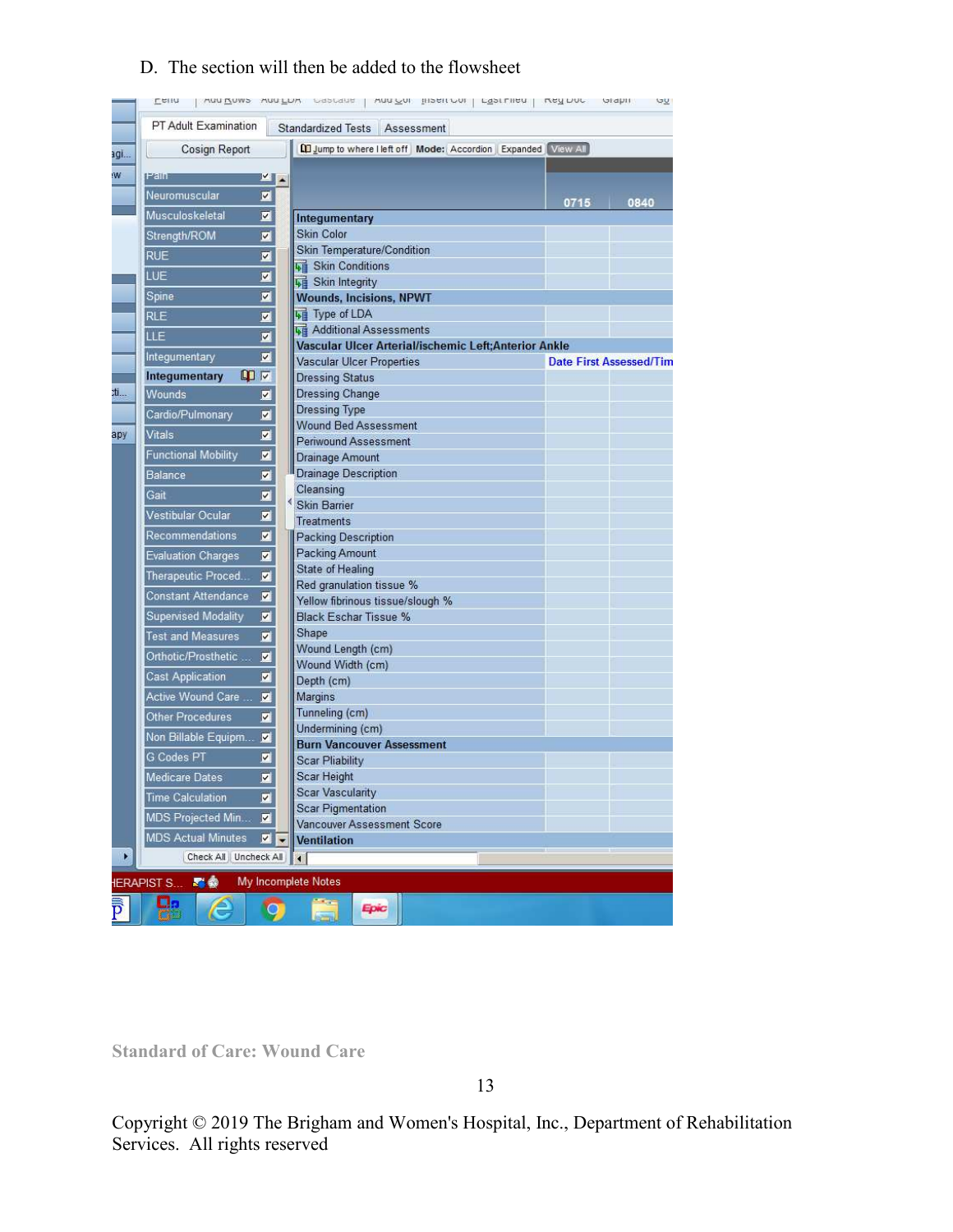| <b>Authors:</b>              | Merideth Donlan, PT | 2/06    | <b>Reviewed by: Lina Penikas, PT</b><br>Ethan Jerome, PT    |
|------------------------------|---------------------|---------|-------------------------------------------------------------|
| <b>Updated:</b>              | Merideth Donlan, PT | 7/09    | <b>Reviewed by: Melanie Parker, PT</b><br>Barbara Odaka, PT |
| <b>Revised:</b><br><b>PT</b> | Alisa G Finkel PT   | 12/2018 | <b>Reviewed by: Meredith Detwilller</b>                     |
|                              |                     |         | Philip Kidd PT                                              |

**Standard of Care: Wound Care**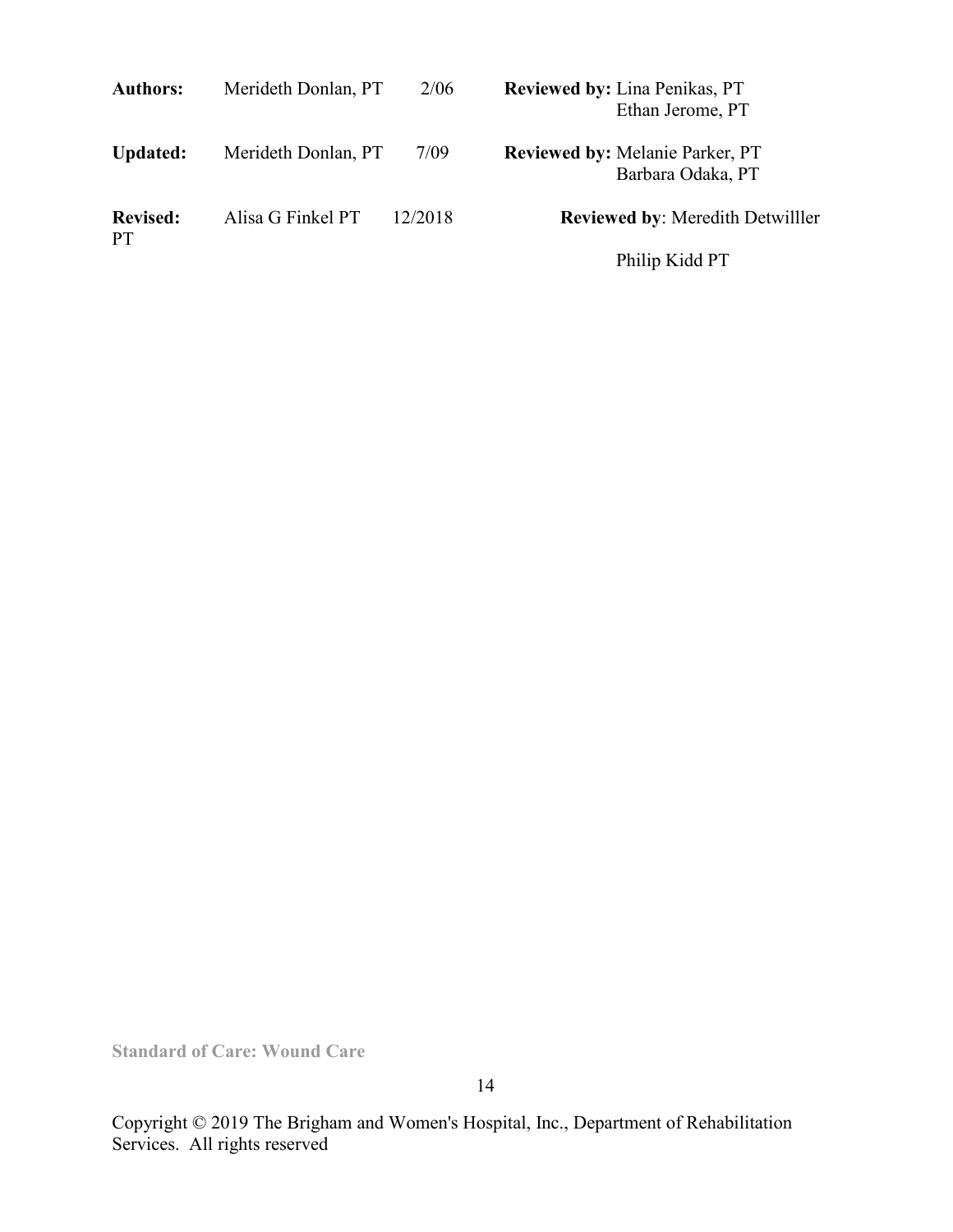#### **REFERENCES**

- 1. Wilcox J, Carter MJ, Covington S. Frequency of Debridements and Time to Heal: A Retrospective Cohort Study of 312 744 Wound. JAMA Dermatology. 2013;149(9): 1050- 1058.
- 2. American Physical Therapy Association. *Guide to Physical Therapist Practice, 2nd Edition*. 2001. 595-681.
- 3. APTA's Section on Clinical Electrophysiology and Wound Management Guide for Integumentary/Wound Management Content in Professional Physical Therapist Education, 2008.
- 4. BWH Guidelines for Frequency of Physical Therapy Patient Care in the Acute Care Hospital Setting: Integumentary Practice Pattern, 2006.
- 5. Paz JC, West MP. Acute Care Handbook for Physical Therapists 2nd Ed. Boston, MA. Butterworth Heinemann. 2002
- 6. Mechanick J. Practical aspects of nutritional support for wound-healing patients. Am J Surg. 2004 Jul;188(1A Suppl):52-6.
- 7. Sussman C and Bates-Jensen BM, editors. Wound Care: A collaborative Practice Manual for Physical Therapists and Nurses, 2nd edition. Aspen Publishers, Inc. 2001.
- 8. Boulton AJ, Armstrong DG, Albert SF, Frykberg RG, Hellman R, Kirkman MS, Lavery LA, LeMaster JW, Mills JL Sr, Mueller MJ, Sheehan P, Wukich DK. [Comprehensive foot](http://www.ncbi.nlm.nih.gov/pubmed/19137633?ordinalpos=2&itool=EntrezSystem2.PEntrez.Pubmed.Pubmed_ResultsPanel.Pubmed_DefaultReportPanel.Pubmed_RVDocSum)  [examination and risk assessment. A report of the Task Force of the Foot Care Interest Group](http://www.ncbi.nlm.nih.gov/pubmed/19137633?ordinalpos=2&itool=EntrezSystem2.PEntrez.Pubmed.Pubmed_ResultsPanel.Pubmed_DefaultReportPanel.Pubmed_RVDocSum)  [of the American Diabetes Association, with endorsement by the American Association of](http://www.ncbi.nlm.nih.gov/pubmed/19137633?ordinalpos=2&itool=EntrezSystem2.PEntrez.Pubmed.Pubmed_ResultsPanel.Pubmed_DefaultReportPanel.Pubmed_RVDocSum)  [Clinical Endocrinologists.](http://www.ncbi.nlm.nih.gov/pubmed/19137633?ordinalpos=2&itool=EntrezSystem2.PEntrez.Pubmed.Pubmed_ResultsPanel.Pubmed_DefaultReportPanel.Pubmed_RVDocSum) Phys Ther. 2008 Nov;88(11):1436-43.
- 9. Coulling, S. Fundamentals of Pain management in Wound Care. Br J Nurs. 2007 Jun 14- 27;16(11):S4-6, S8, S10
- 10. Braden BJ, Maklebust J. Preventing pressure ulcers with the Braden scale: an update on this easy-to-use tool that assesses a patient's risk. Am J Nurs. 2005 Jun;105(6):70-2.
- 11. Brown SJ. The Braden Scale. A review of the research evidence. Orthop Nurs. 2004 Jan-Feb;23(1):30-8.
- 12. Defloor T, Grypdonck M. Pressure ulcers: validation of two risk assessment scales. J Clin Nurs. 2005 Mar;14(3):373-82.

**Standard of Care: Wound Care**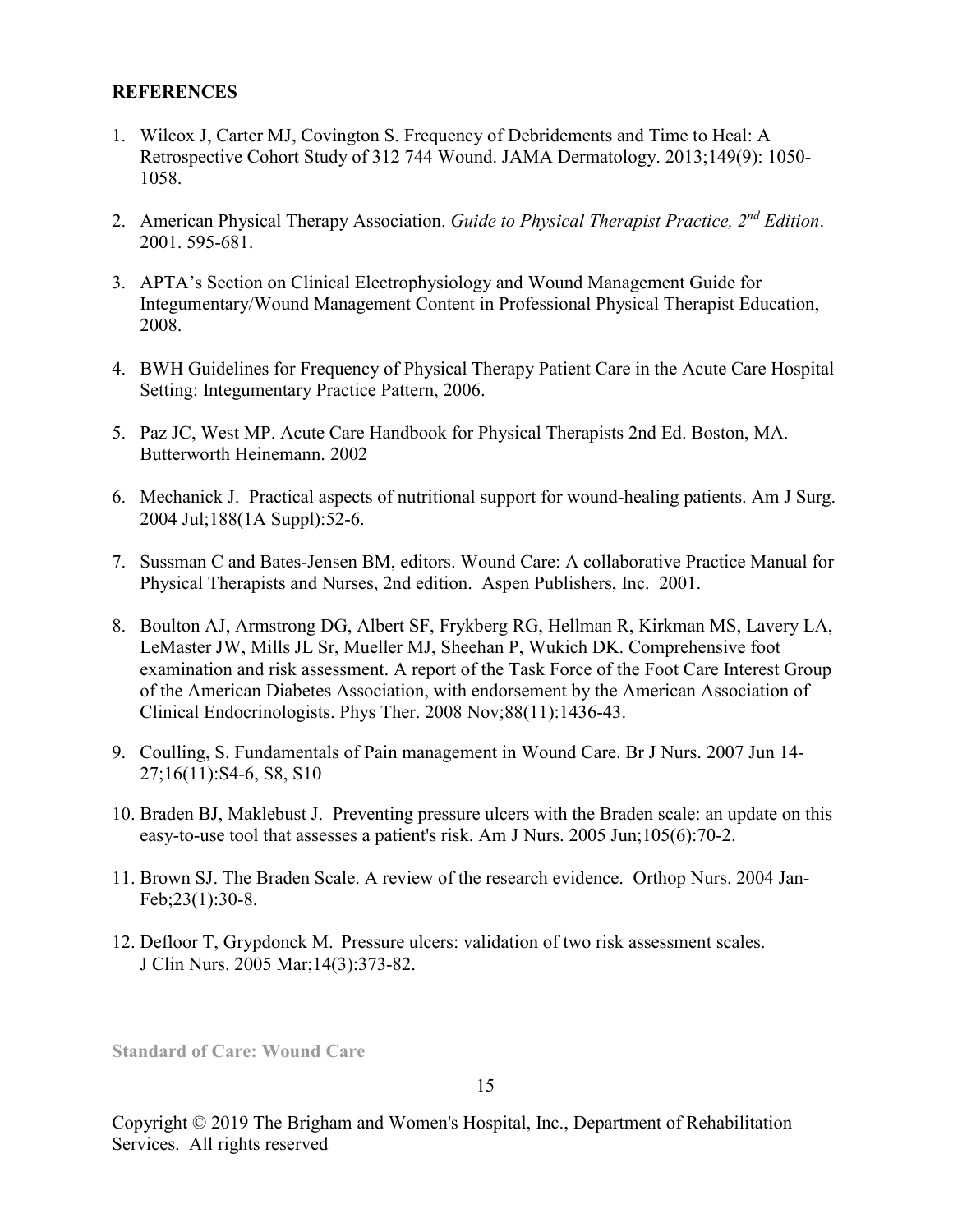- 13. Schoonhoven L, Haalboom JR, Bousema MT, Algra A, Grobbee DE, Grypdonck MH, Buskens E. Prospective cohort study of routine use of risk assessment scales for prediction of pressure ulcers. BMJ. 2002 Oct 12;325(7368):797.
- 14. Brem H, Lyder C. Protocol for the successful treatment of pressure ulcers. Am J Surg. 2004 Jul;188(1A Suppl):9-17
- 15. Boulton, AJ. Pressure and the diabetic foot: clinical science and off loading techniques. Am J Surg. 2004 May;187(5A):17S-24S.
- 16. McCulloch J. The Integumentary system- repair and management: an overview. PT Magazine. 2004 February; 12(2): 52-72.
- 17. [Kat](http://www.ncbi.nlm.nih.gov/sites/entrez?Db=pubmed&Cmd=Search&Term=%22Mizel%20MS%22%5BAuthor%5D&itool=EntrezSystem2.PEntrez.Pubmed.Pubmed_ResultsPanel.Pubmed_DiscoveryPanel.Pubmed_RVAbstractPlus)[z IA,](http://www.ncbi.nlm.nih.gov/sites/entrez?Db=pubmed&Cmd=Search&Term=%22Katz%20IA%22%5BAuthor%5D&itool=EntrezSystem2.PEntrez.Pubmed.Pubmed_ResultsPanel.Pubmed_DiscoveryPanel.Pubmed_RVAbstractPlus) [Harlan A,](http://www.ncbi.nlm.nih.gov/sites/entrez?Db=pubmed&Cmd=Search&Term=%22Harlan%20A%22%5BAuthor%5D&itool=EntrezSystem2.PEntrez.Pubmed.Pubmed_ResultsPanel.Pubmed_DiscoveryPanel.Pubmed_RVAbstractPlus) [Miranda-Palma B](http://www.ncbi.nlm.nih.gov/sites/entrez?Db=pubmed&Cmd=Search&Term=%22Miranda-Palma%20B%22%5BAuthor%5D&itool=EntrezSystem2.PEntrez.Pubmed.Pubmed_ResultsPanel.Pubmed_DiscoveryPanel.Pubmed_RVAbstractPlus), [Prieto-Sanchez L,](http://www.ncbi.nlm.nih.gov/sites/entrez?Db=pubmed&Cmd=Search&Term=%22Prieto-Sanchez%20L%22%5BAuthor%5D&itool=EntrezSystem2.PEntrez.Pubmed.Pubmed_ResultsPanel.Pubmed_DiscoveryPanel.Pubmed_RVAbstractPlus) [Armstrong DG,](http://www.ncbi.nlm.nih.gov/sites/entrez?Db=pubmed&Cmd=Search&Term=%22Armstrong%20DG%22%5BAuthor%5D&itool=EntrezSystem2.PEntrez.Pubmed.Pubmed_ResultsPanel.Pubmed_DiscoveryPanel.Pubmed_RVAbstractPlus) [Bowker JH](http://www.ncbi.nlm.nih.gov/sites/entrez?Db=pubmed&Cmd=Search&Term=%22Bowker%20JH%22%5BAuthor%5D&itool=EntrezSystem2.PEntrez.Pubmed.Pubmed_ResultsPanel.Pubmed_DiscoveryPanel.Pubmed_RVAbstractPlus), [Mizel](http://www.ncbi.nlm.nih.gov/sites/entrez?Db=pubmed&Cmd=Search&Term=%22Mizel%20MS%22%5BAuthor%5D&itool=EntrezSystem2.PEntrez.Pubmed.Pubmed_ResultsPanel.Pubmed_DiscoveryPanel.Pubmed_RVAbstractPlus) MS, [Boulton AJ](http://www.ncbi.nlm.nih.gov/sites/entrez?Db=pubmed&Cmd=Search&Term=%22Boulton%20AJ%22%5BAuthor%5D&itool=EntrezSystem2.PEntrez.Pubmed.Pubmed_ResultsPanel.Pubmed_DiscoveryPanel.Pubmed_RVAbstractPlus). A randomized Trial of Two Irremovable Off-Loading Devices in the Management of Plantar Neuropathic Diabetic Foot Ulcers. Diabetes Care. 2005 Mar; 28(3): 555-9.
- 18. [Piaggesi A,](http://www.ncbi.nlm.nih.gov/sites/entrez?Db=pubmed&Cmd=Search&Term=%22Piaggesi%20A%22%5BAuthor%5D&itool=EntrezSystem2.PEntrez.Pubmed.Pubmed_ResultsPanel.Pubmed_DiscoveryPanel.Pubmed_RVAbstractPlus) [Macchiarini S](http://www.ncbi.nlm.nih.gov/sites/entrez?Db=pubmed&Cmd=Search&Term=%22Macchiarini%20S%22%5BAuthor%5D&itool=EntrezSystem2.PEntrez.Pubmed.Pubmed_ResultsPanel.Pubmed_DiscoveryPanel.Pubmed_RVAbstractPlus), [Rizzo L,](http://www.ncbi.nlm.nih.gov/sites/entrez?Db=pubmed&Cmd=Search&Term=%22Rizzo%20L%22%5BAuthor%5D&itool=EntrezSystem2.PEntrez.Pubmed.Pubmed_ResultsPanel.Pubmed_DiscoveryPanel.Pubmed_RVAbstractPlus) [Palumbo F,](http://www.ncbi.nlm.nih.gov/sites/entrez?Db=pubmed&Cmd=Search&Term=%22Palumbo%20F%22%5BAuthor%5D&itool=EntrezSystem2.PEntrez.Pubmed.Pubmed_ResultsPanel.Pubmed_DiscoveryPanel.Pubmed_RVAbstractPlus) [Tedeschi A,](http://www.ncbi.nlm.nih.gov/sites/entrez?Db=pubmed&Cmd=Search&Term=%22Tedeschi%20A%22%5BAuthor%5D&itool=EntrezSystem2.PEntrez.Pubmed.Pubmed_ResultsPanel.Pubmed_DiscoveryPanel.Pubmed_RVAbstractPlus) [Nobili LA,](http://www.ncbi.nlm.nih.gov/sites/entrez?Db=pubmed&Cmd=Search&Term=%22Nobili%20LA%22%5BAuthor%5D&itool=EntrezSystem2.PEntrez.Pubmed.Pubmed_ResultsPanel.Pubmed_DiscoveryPanel.Pubmed_RVAbstractPlus) [Leporati E](http://www.ncbi.nlm.nih.gov/sites/entrez?Db=pubmed&Cmd=Search&Term=%22Leporati%20E%22%5BAuthor%5D&itool=EntrezSystem2.PEntrez.Pubmed.Pubmed_ResultsPanel.Pubmed_DiscoveryPanel.Pubmed_RVAbstractPlus), [Scire V,](http://www.ncbi.nlm.nih.gov/sites/entrez?Db=pubmed&Cmd=Search&Term=%22Scire%20V%22%5BAuthor%5D&itool=EntrezSystem2.PEntrez.Pubmed.Pubmed_ResultsPanel.Pubmed_DiscoveryPanel.Pubmed_RVAbstractPlus) [Teobaldi I,](http://www.ncbi.nlm.nih.gov/sites/entrez?Db=pubmed&Cmd=Search&Term=%22Teobaldi%20I%22%5BAuthor%5D&itool=EntrezSystem2.PEntrez.Pubmed.Pubmed_ResultsPanel.Pubmed_DiscoveryPanel.Pubmed_RVAbstractPlus) [Del Prato S.](http://www.ncbi.nlm.nih.gov/sites/entrez?Db=pubmed&Cmd=Search&Term=%22Del%20Prato%20S%22%5BAuthor%5D&itool=EntrezSystem2.PEntrez.Pubmed.Pubmed_ResultsPanel.Pubmed_DiscoveryPanel.Pubmed_RVAbstractPlus) An Off-the-Shelf Instant Contact Casting Device for the Management of Diabetic Foot Ulcers. Diabetes Care. 2007 Mar;30(3):586-90.
- 19. Brem H, Kirsner R, Falanga. Protocol for the successful treatment of venous ulcers. Am J Surg. 2004 Jul;188(1A Suppl):1-8.
- 20. Hess CL, Howard MA, Attinger CE. A review of mechanical adjuncts in wound healing: hydrotherapy, ultrasound, negative pressure therapy, hyperbaric oxygen, and electrostimulation. Ann Plast Surg. 2003 August; 51(2):210-8.
- 21. Kloth LC, McCulloch JM. Promotion of wound healing with electrical stimulation. Adv Wound Care. 1996 Sep-Oct; 9(5):42-5.
- 22. Leudtke-Hoffman, KA, Schafer, DS. Pulsed lavage in wound cleansing. Physical Therapy. 2000 March; 80(3):292-300.
- 23. ter Reit G, Kesseks AG, Knipschild P. A randomized clinical trial of ultrasound in the treatment of pressure ulcers. Physical Therapy 1996 Dec;76(12):1301-11.
- 24. B. Ho CH, Bensitel T, Want X, Bogie KM. *Pulsatile Lavage for the Enhancement of Pressure Ulcer Healing: A Randomized Controlled Trial.* Physical Therapy, 2012 January; 92(1):38-48.
- 25. BWH Nursing Care Practice Manual, 2006.

**Standard of Care: Wound Care**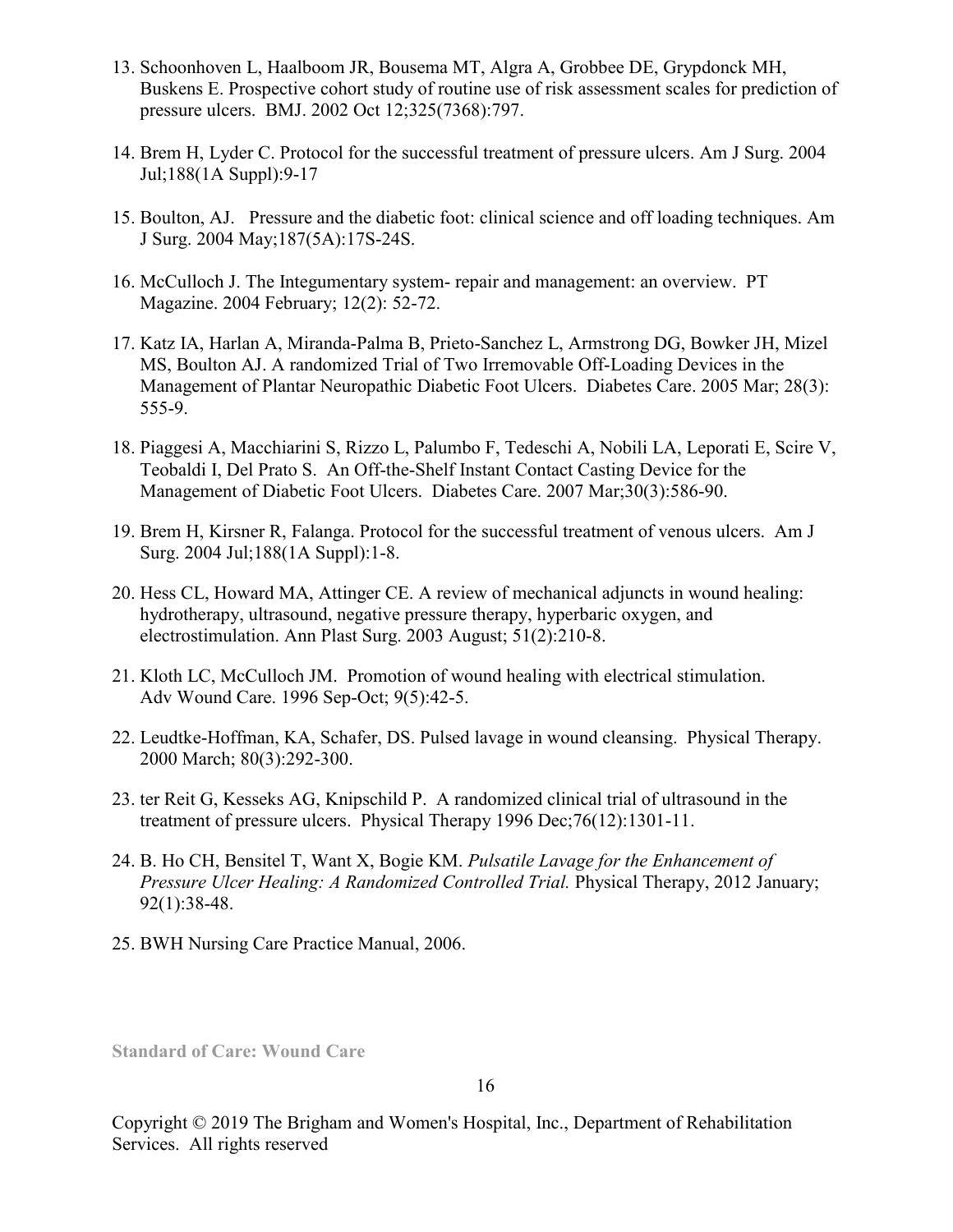#### **Appendix 1: WOUND ASSESSMENT**

| <b>Maceration:</b><br>Yes        | Shape:<br>N <sub>0</sub>            |                                                                        | Size (cm):<br>length                                                                          | width                                                 | depth                                                                              |
|----------------------------------|-------------------------------------|------------------------------------------------------------------------|-----------------------------------------------------------------------------------------------|-------------------------------------------------------|------------------------------------------------------------------------------------|
| <b>Clinical Parameter</b>        | Slight                              | <b>Mild</b>                                                            | Moderate                                                                                      | <b>Moderate/Severe</b>                                | <b>Severe</b>                                                                      |
| Depth                            | intact skin                         | partial thickness skin loss                                            | full thickness (or mix of<br>partial and full) skin loss,<br>not through underlying<br>fascia | obscured by necrosis                                  | full thickness skin loss with<br>extensive<br>destruction/damage to<br>muscle/bone |
| <b>Edges</b>                     | none clearly<br>visible             | outline visible, attached,<br>even with wound base                     | well defined, not<br>attached to wound base                                                   | as previously, edges<br>rolled under thickened        | well defined, fibrotic,<br>scarred, hyperkeratotic                                 |
| Undermining                      | $<$ 2 $cm$                          | 2-4cm involving<br>$<$ 50% of wound                                    | 2-4cm involving<br>$>50\%$ of wound                                                           | >4cm any area                                         | formation                                                                          |
| <b>Type of Necrotic Tissue</b>   | none                                | white/gray<br>or yellow slough                                         | loosely adherent<br>yellow slough                                                             | adherent soft black eschar                            | firmly adherent hard black<br>eschar                                               |
| <b>Extent Necrotic Tissue</b>    | none                                | <25% wound bed                                                         | $25-50\%$ wound bed                                                                           | 51-74% wound bed                                      | 75-100% wound bed                                                                  |
| <b>Exudate Type</b>              | none or bloody                      | serosanguinous, thin,<br>watery, pale, red/pink                        | serous, thin, watery, clear                                                                   | purulent, thin or thick,<br>opaque, tan/yellow        | purulent, thick, opaque,<br>yellow/green with odor                                 |
| <b>Exudate Amount</b>            | none                                | scant                                                                  | small                                                                                         | moderate                                              | large                                                                              |
| <b>Surrounding Skin Color</b>    | pink/normal                         | bright red or blanches to touch                                        | white or gray, pallor<br>or hypo-pigmented                                                    | dark red or purple<br>and/or non-blanchable           | black or hyper-pigmented                                                           |
| <b>Peripheral Tissue Edema</b>   | minimal firmness<br>around wound    | non-pitting edema extends<br><4cm around wound                         | non-pitting edema extends<br>>4cm around wound                                                | pitting edema extends<br><4cm around wound            | crepitus &/or edema extends<br>>4cm around wound                                   |
| <b>Extent Granulation Tissue</b> | skin intact or<br>partial thickness | bright beefy red, 75-100% of<br>wound filled &/or tissue<br>overgrowth | bright beefy red, <75%<br>and >25% wound filled                                               | pink &/or dull, dusky red<br>&/or fills <25% of wound | no granulation tissue present                                                      |
| Epithelialization                | $100\%$ wound<br>covered            | 75-100% covered &/or epithelial<br>extends $> 5$ cm into wound bed     | 50-75% covered epithelial<br>tissue extends <.5cm<br>into wound bed                           | 25% to less than<br>50% wound covered                 | $\leq$ 25% wound covered                                                           |

**Standard of Care: Wound Care** 

Brigham and Women's Hospital, 2006

17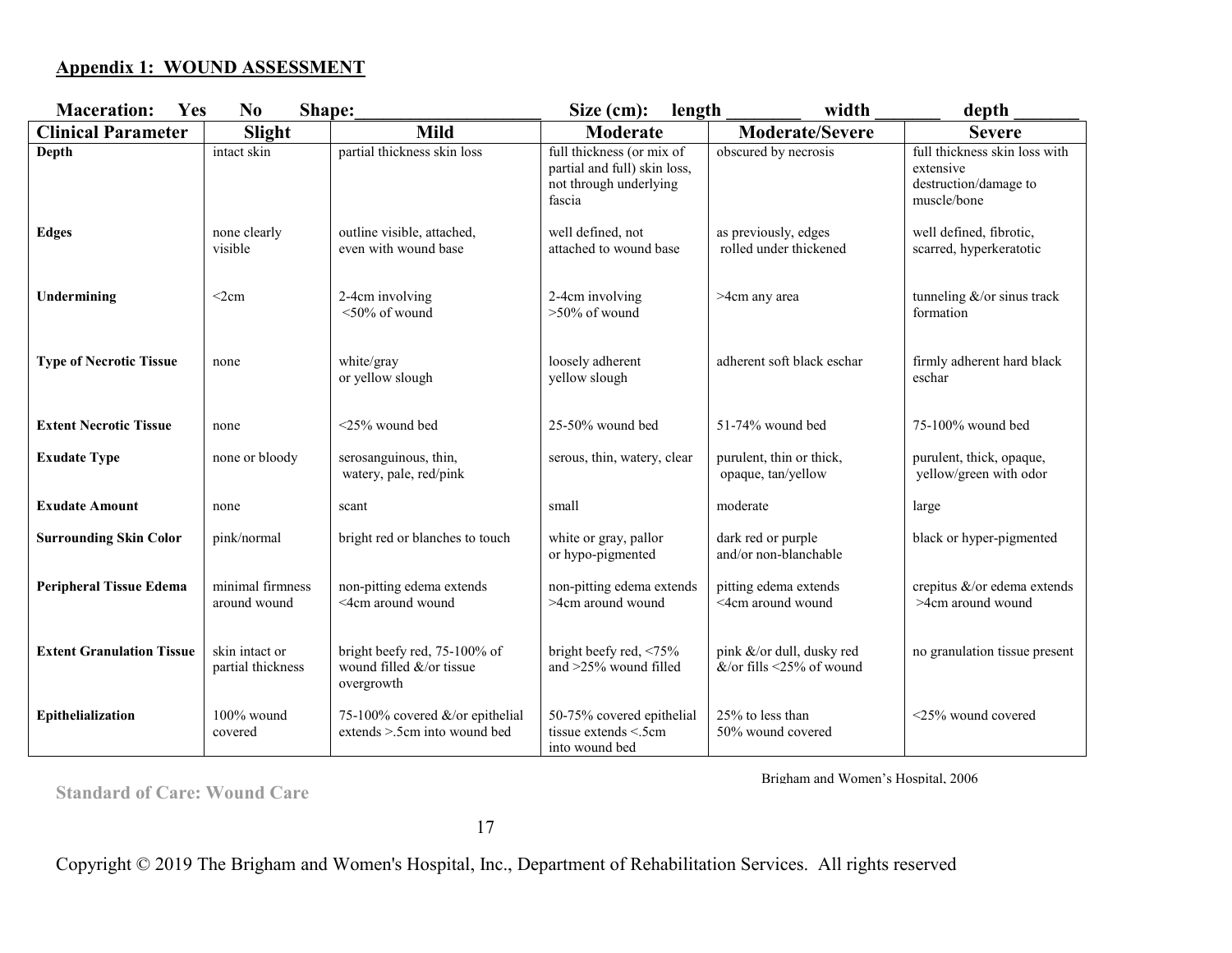

#### **Appendix 2: Splints available for use on inpatients:**

The four main goals of splinting include maintaining a specific level of functional mobility and the need for protection, pressure relief, and joint/limb immobility. Each of the below noted splints used at BWH focuses on one or more of these goals.

- 1. Is the splint used in bed only?
- Rolyan™ foot drop splint
	- o Indications: **Pressure relief and positioning**; used to prevent foot drop in the sedated and/or weak patient by keeping the foot in a neutral position. A resting foot splint, not for mobility
	- o Pros: stocked in the PT department, comes in 2 widths: regular and extra wide to accommodate for a large extremity, significant edema, extensive dressings, etc; blue padding can be cut or modified, prevents internal/external rotation of the LE
	- o Also comes as an *adjustable foot drop splint* to accommodate patients who cannot get into neutral right away whether from a plantarflexion contracture or have ROM precautions (i.e. no dorsiflexion) following a surgical procedure
	- o Cons: splint is bulky, difficult to use in sidelying, cannot be used for standing or ambulation, difficult to use in patients with hypertonicity and/or spasms
	- o How to Obtain: order in computer under "Ortho Tech" if just need splint; can also go under PT order if active PT is needed
- Tib-Fib Splint
	- o Indications: **Pressure relief**; a resting foot splint, not for mobility
	- o Pros: edges can be modified with a cast saw
	- o Cons: runs narrow so not good for a larger or edematous LE, not as much padding as the Rolyan splint and does not prevent internal/external rotation of the LE
	- o How to Obtain: order in computer for Ortho Tech
- Prevalon Boot
	- o Indications: **Pressure relief**; a resting foot splint, not for mobility
	- o Pros: soft, forgiving on the skin
	- o Cons: sometimes challenging to put on effectively, does not have to support to optimally position foot
	- o How to Obtain: stocked on the nursing floors or can be ordered from Central Supply

**Standard of Care: Wound Care**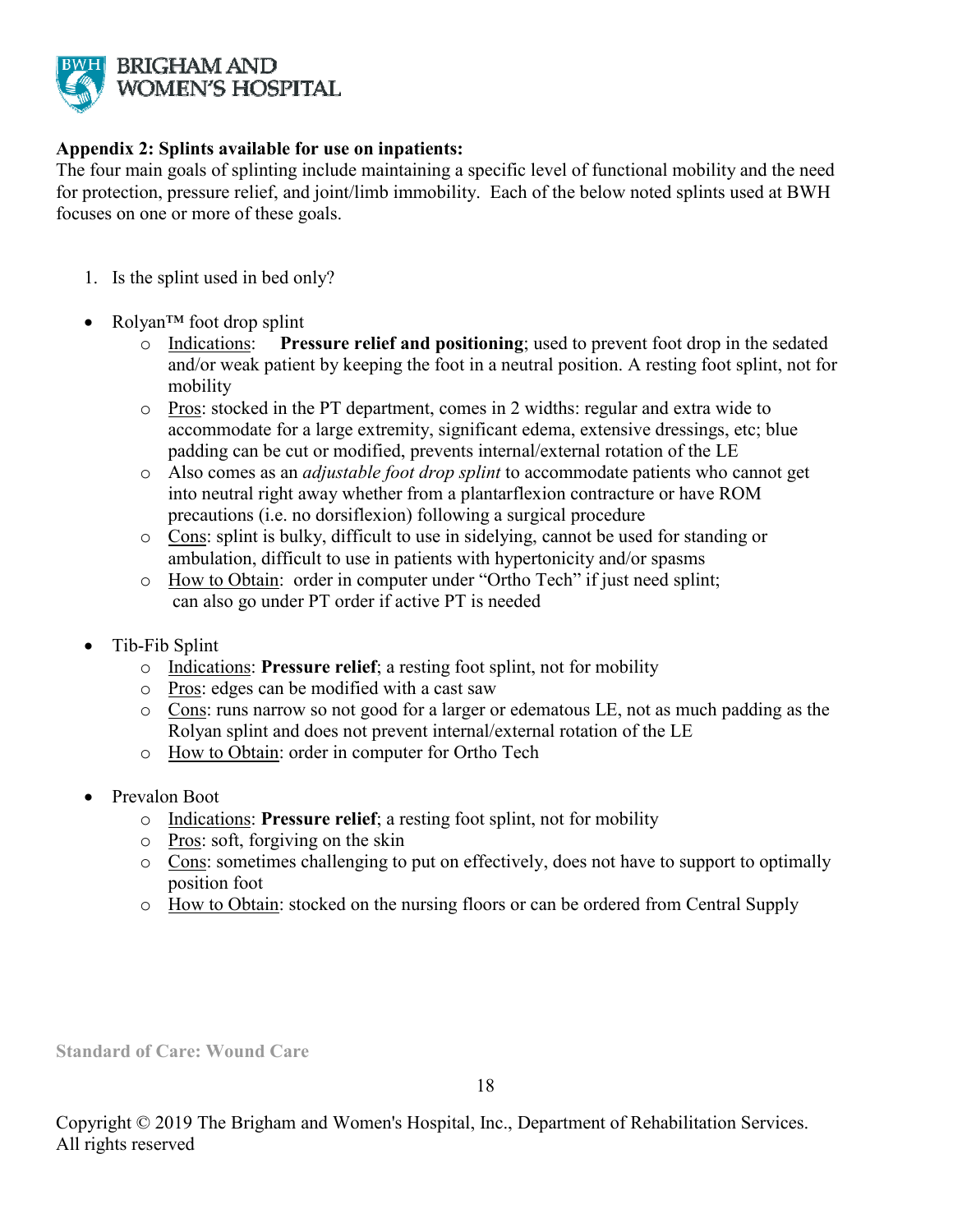### **2. Is your patient ambulatory (with or without weightbearing precautions)?**

- Post-op Shoe (flat)
	- o Indications: **Protection, Activity**; often used in patients with ulcers or who have undergone vascular surgery and/or toe amputation and need protective footwear to ambulate; promotes heel weightbearing
	- o How to Obtain: Ortho tech or PT order in computer; you will need to know a patient's weightbearing status
- Heel Weightbearing Boot (post-op shoe with significant heel lift)
	- o Indications: **Protection, Activity**; as above with post-op shoe but strongly promotes heel weightbearing during ambulation
	- o Precautions: given the height of the heel lift, need to assess a patient's balance as this can causes a discrepancy in leg length affecting patient's balance and gait
	- o How to Obtain: as above with Post-op shoe
- Forefoot Weightbearing Boot
	- o Indications: **Protection, Activity**; as above with post-op shoe but promotes forefoot weightbearing
	- o How to Obtain: as above with post-op shoe
- Aircast Walking Boot
	- o Indications: **Immobility, Activity**; used to immobilize ankle in neutral while allowing weightbearing, generally used in orthopedic injuries.
	- o Pros: comes in 2 lengths: short (mid-calf), and long (just below the knee), can adjust the air cushions inside the splint for more/less contact
	- o Precautions: Skin issues/pressure sores due to total contact
	- o How to Obtain: ortho tech order in computer
- Pre-fab Ankle Foot Orthotic (AFO)
	- o Indications: **Activity**; Used to assist/support the foot for ambulation; generally used for a patient with foot drop (from nerve damage, stroke, etc.) or LE weakness
	- o Pros: stocked in the PT department, can begin gait training inhouse if patient has the appropriate footwear to use with this orthotic
	- o Cons: These are minimal resistance AFOs (trimline posterior to the malleoli) and do not usually provide sufficient inversion/eversion control if this is lacking. If hypertonia is present this may not provide sufficient support in maintaining neutral position. If inadequate knee control is present, they may not prevent knee buckling
	- o Precautions: should do frequent skin checks in patient with existing skin integrity issues or with impaired sensation.
	- o How to Obtain: PT Consult- BWH stocks pre-fabricated ankle foot orthotics. If the instock version does not accommodate the patient, first consult the orthotist for an upgraded version of the pre-fab splint. If significant issues are present and the patient is not be able to be properly fit with a pre-fab or an upgraded version of the pre-fab then a

**Standard of Care: Wound Care**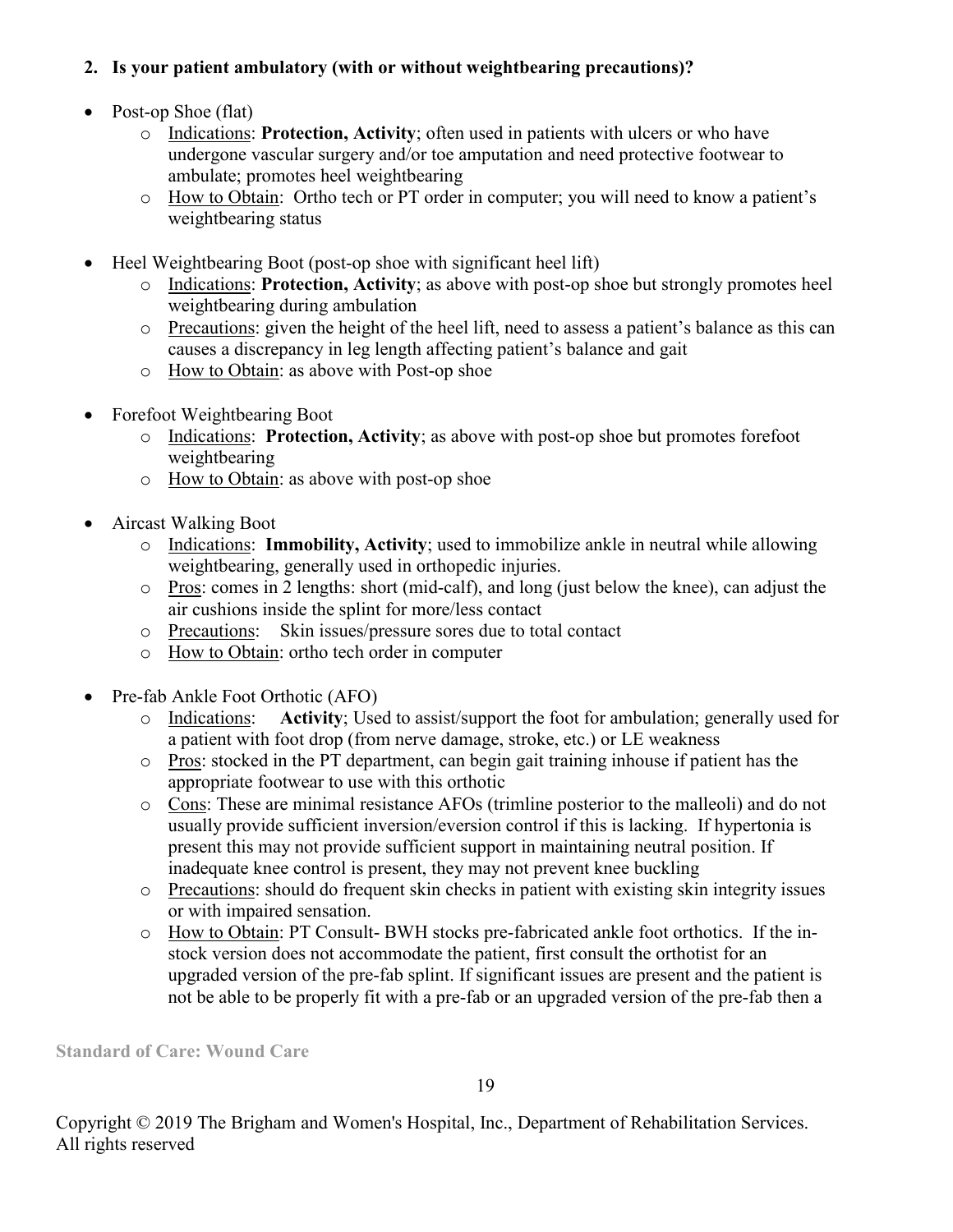custom fit may be required by the outside orthotist. This requires casting of the LE to make a custom molding of a splint.

- Total Contact Casting (TCC)
	- o Indications: **Immobility, Pressure Relief**; use for pressure relief and/or sustained offloading of an involved limb (especially in the treatment of diabetic neuropathic foot ulcers)
	- o Pros: gold standard for the treatment of diabetic neuropathic foot ulcers to allow for healing; can ambulate with this cast if a cast boot is applied over the cast itself
	- o Cons: limited access to the wound since it should stay in place 5-7 days for maximal effect
	- o How to Obtain: must be applied in conjunction with ortho tech or MD as a cast is placed on the patient
- **Bivalve Cast** 
	- o Indications: **Immobility, Pressure Relief;** as above with total contact casting except that the cast can be removed for dressing changes, etc; the posterior portion of the cast can also be used as a resting splint in supine
	- o How to Obtain: Ortho tech order to place bivalve cast

Created 6/09 Revised 12/2018

**Standard of Care: Wound Care**